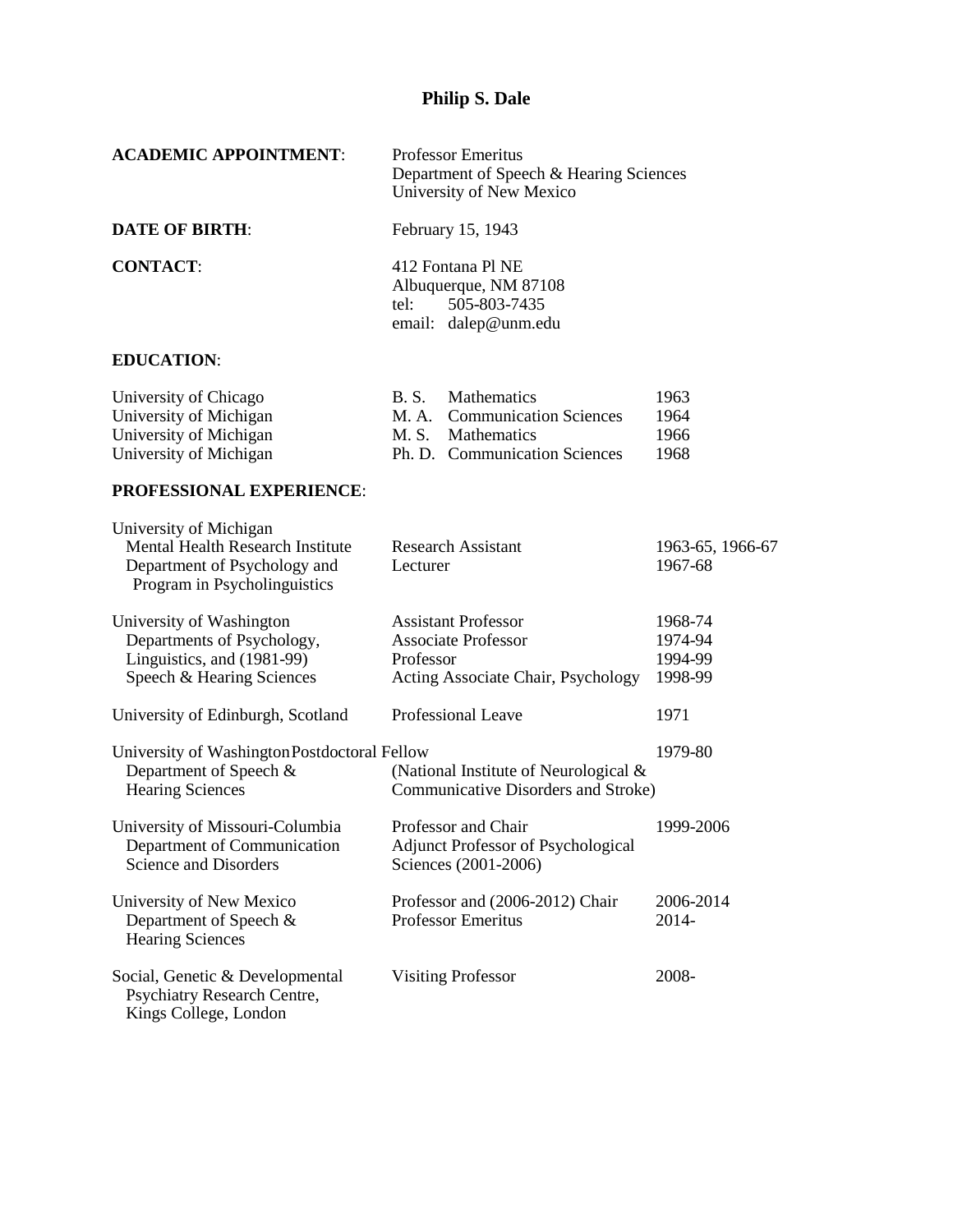## **HONORS/AWARDS**:

Fellow, American Psychological Society (now Association for Psychological Science), 1988-.

President, International Association for the Study of Child Language, 1996-99.

Included in *Who*=*s Who in the World* (Marquis), 17th Edition (1999).

Co-author of Viding et al. (2003), recipient of the 2003 Editor's Award for the Language Section of the Journal of Speech, Language, and Hearing Research.

President's Academic Leadership Institute, University of Missouri, 2003

MU School of Health Professions Faculty Research Award, 2004.

Fellow, American Speech-Language-Hearing Association, 2004-.

**GRANT SUPPORT:** (Philip S. Dale, Principal Investigator unless otherwise noted)

- "The role of hesitations in language acquisition," National Institute of Mental Health grant MH-18498-01, May 1, 1970, through April 30, 1971, \$6,621.
- "An investigation of certain relationships between hearing impairment and language disability," National Institute of Child Health and Human Development research contract #NIH-NICHD-NOl-HD-3-2793, December 15, 1974, through June l4, 1979, \$1,234,503. (Fred D. Minifie, Principal Investigator; Philip S. Dale, Senior Investigator)
- "Speech pathology: Evaluation of language disorders," National Research Service Award #l-F32-NS-0- 6286-01, National Institute of Neurological and Communicative Disorders and Stroke," August 16, 1979, through September 15, 1980, \$18,100.
- "Reading and the internal representation of language in deaf people," Graduate School Research Fund, University of Washington, February 1, 1982, through June 30, 1983, \$5,884.
- "Sources of variability in language development of preterm and fullterm toddlers," MacArthur Research Network on the Transition from Infancy to Childhood, February 1, 1984, through December 31, 1984, \$3,390. (Philip S. Dale, with Keith Crnic and Mark T. Greenberg.)
- "Effects of *in-utero* alcohol exposure on children's language abilities," Alcoholism and Drug Abuse Institute, University of Washington, May 15, 1984, through April 15, 1985, \$13,000. (Ann Pytkowicz Streissguth, Principal Investigator; Philip S. Dale, Co-Investigator.)
- "A Longitudinal Comparison of Two Preschool Instructional Models, " U.S. Department of Education, July 1, 1984, through September 30, 1988, \$361,635. (Joseph R. Jenkins, Principal Investigator; Philip S. Dale, Project Co-Coordinator.)
- "Touch Screen Testing Device for Language and Cognitive Assessment of Transition Age (18-36 months) Children," MacArthur Research Network on the Transition from Infancy to Childhood, June 16, 1985, through June 15, 1986, (extended) \$6,900 (with Stephen Sulzbacher, Carol Stoel-Gammon, and Nola Marriner).
- "Linguistic Precocity, Cognition, and Development," MacArthur Research Network on the Transition from Infancy to Childhood, January 15, 1986, through June 30, 1988, \$31,370 (including supplements)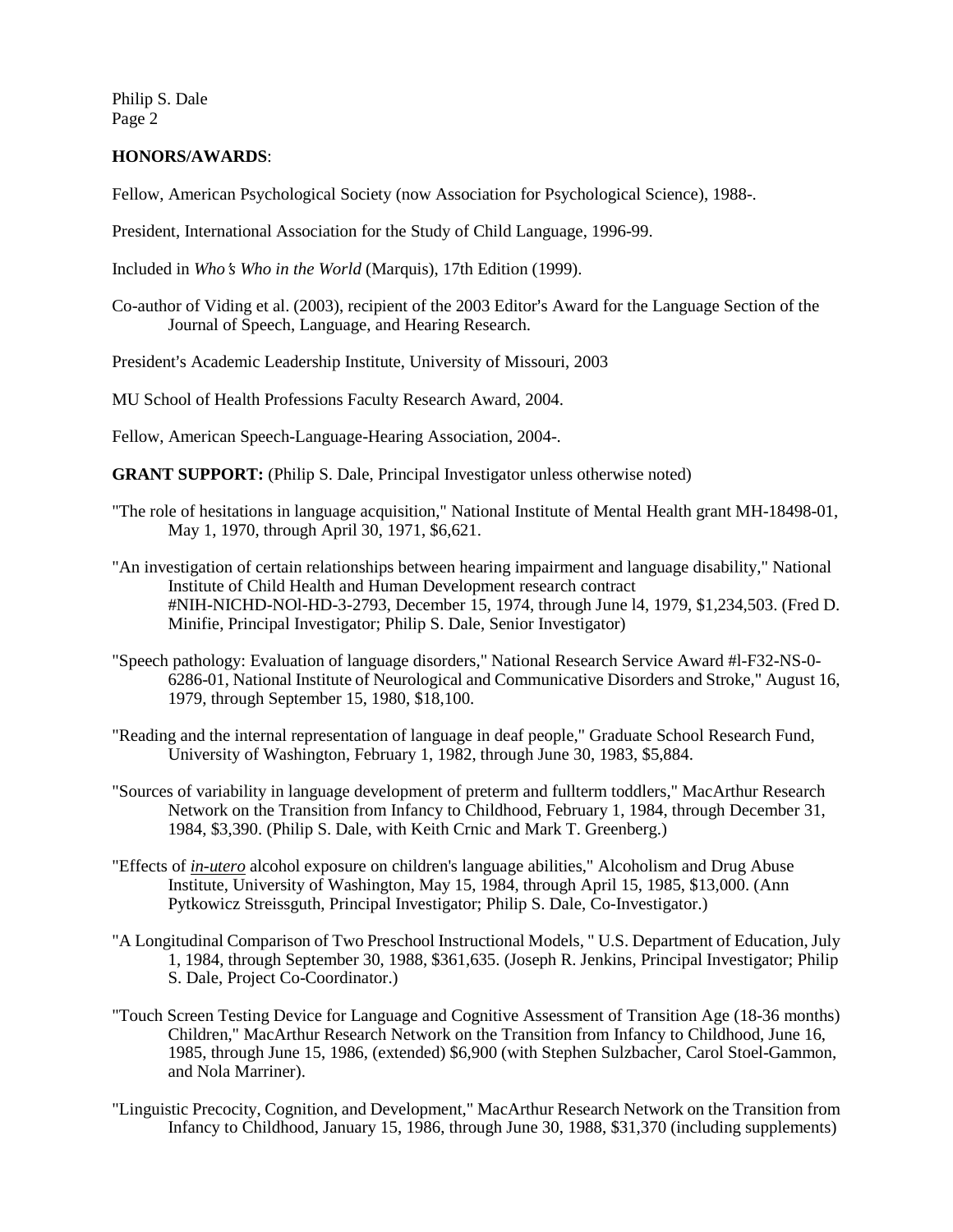(with Nancy Robinson and Sharon Landesman).

- "Assessment of Language in Infants and Toddlers," MacArthur Research Network on the Transition from Infancy to Childhood, September 1, 1988 through June 15, 1990, \$26,933.
- "Precocity in Early Language and Learning to Read," Graduate School Research Fund, University of Washington, January 1, 1989 through December 31, 1989, \$5,363.
- "MacArthur Communicative Development Inventory Norming Study," MacArthur Research Network on Early Childhood Transitions, March 1, 1990, through June 30, 1991, \$7,500.
- "Language Instruction Component Evaluation," U. S. Department of Education, September 1, 1990, through August 31, 1995, \$1,392,199. (Joseph R. Jenkins, Principal Investigator; Philip S. Dale, Senior Researcher.)
- "Language Precocity during the Transition to Early Childhood: Does it Predict Subsequent Verbal Reasoning, Language Style, and Reading Skills?" MacArthur Research Network on Early Childhood Transitions, June 15, 1991, through December 31, 1991, \$4,006 (Philip S. Dale, with Nancy Robinson).
- "Assessing Physically Disabled Children's Cognitive Abilities," Washington Association for Retarded Citizens, August 1, 1991, through December 31, 1992, \$7,124 (Philip S. Dale, with Kristin Rytter).
- "The Establishment of a MacArthur Communicative Development Inventories Database," MacArthur Research Network on Early Childhood Transitions, May 1, 1992, through December 31, 1993, \$26,879 (Philip S. Dale, with Larry Fenson and Brian MacWhinney).
- "A Comparative Study of Early Language and Cognition," Royalty Research Fund, University of Washington, June 16, 1992 through December 31, 1993, \$21,000.
- "Aspects of Universality and Cultural Differences in Early Language Development A Comparative Study Between Japan and U.S.A.," Research Fellowship Travel Award of the Japan Society for the Promotion of Science, August 27, 1992 - September 21, 1992 (Dr. Tamiko Ogura, Shimane University, Sponsor), \$6,870.
- "A Longitudinal Follow-up of Graduates from Two Contrasting Preschool Instructional Models: Phase 2," U. S. Department of Education, September 1, 1993, through August 31, 1998, \$847,377. (Joseph R. Jenkins, Principal Investigator; Philip S. Dale, Senior Researcher).
- "MacArthur Short Form Vocabulary Checklist Norming Study," San Diego State University Foundation (for the CDI Advisory Board), August 16, 1994, through August 30, 1996, \$6,500 (including supplements).
- "A Parent Report Instrument for Early Cognitive Development," San Diego State University Foundation, August 16, 1994, through August 15, 1995, \$600.
- "Three Teaching Behaviors of Mothers of Children with Mental Retardation and/or Physical Disabilities," The ARC of Washington Trust Fund, June 16, 1995, through May 15, 1997, \$9,906 (Philip S. Dale, with Kristin Rytter).
- "A Proposal for the Development of a Parent Report Measure of Language Development for Four-Year-Olds," Institute of Psychiatry (London), January 1, 1997, through December 31, 1997, \$3,080.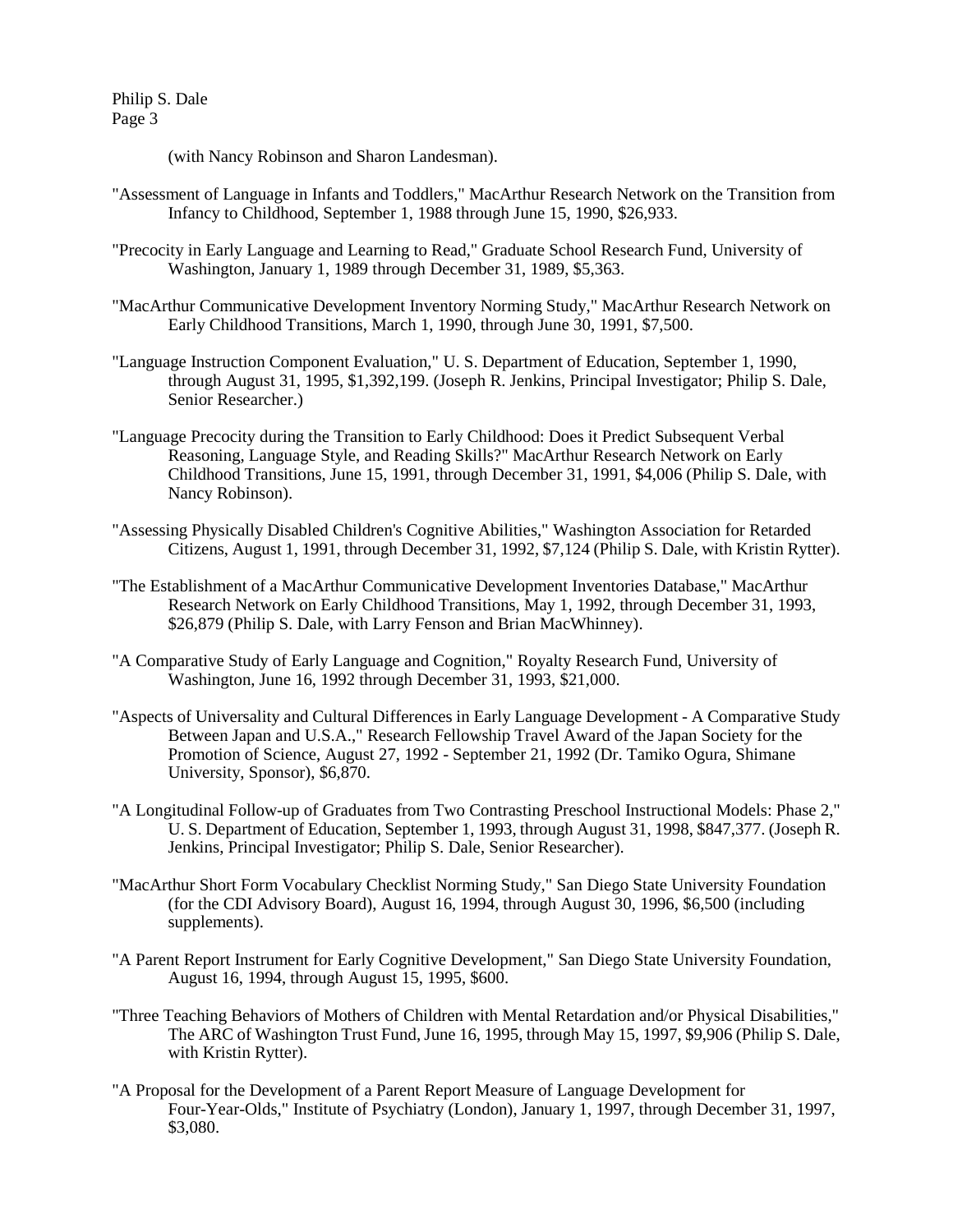- "Development of a Level III MacArthur Communicative Development Inventory," San Diego State University Foundation (for the CDI Advisory Board), September 1, 1996, through May 31, 1998, \$1,880.
- "A Longitudinal Follow-up of Graduates from Two Contrasting Preschool Instructional Models: Phase 3," U. S. Department of Education, April 1, 1999, through March 31, 2003, \$675,027. (Philip S. Dale, Principal Investigator). [on moving to the University of Missouri-Columbia in 1999, Joseph Jenkins became P.I. of the grant, and the following subcontracts were issued to Philip Dale]

"A Longitudinal Follow-up of Graduates from Two Contrasting Preschool Instructional Models: Phase 3," subcontract from University of Washington to University of Missouri-Columbia, April 1, 2000, through March 31, 2001, \$16,349. (Philip S. Dale, Principal Investigator).

"A Longitudinal Follow-up of Graduates from Two Contrasting Preschool Instructional Models: Phase 3," subcontract from University of Washington to University of Missouri-Columbia, April 1, 2001, through March 31, 2002, \$17,400. (Philip S. Dale, Principal Investigator).

"A Longitudinal Follow-up of Graduates from Two Contrasting Preschool Instructional Models: Phase 3," subcontract from University of Washington to University of Missouri-Columbia, April 1, 2002, through March 31, 2004, \$28,849. (Philip S. Dale, Principal Investigator).

"Intervention for Parent-Child Joint Bookreading," University of Missouri Research Board, August 1, 2001, through July 31, 2002, \$25,966.

For the following five grants supporting the Twins Early Development Study, as a non-resident of the UK, I served in a "Consultant" or "Co-Investigator" role for measure selection, data analysis, and manuscript preparation.

AGenetic and environmental origins of mild mental impairments and behaviour problems in early development," UK Medical Research Council, Sept 1995 - August 2000,  $\text{\pounds}1,441,522$  ( $\text{\pounds}1,144,527$ direct costs), G9424799 (Robert Plomin, Principal Investigator).

"Genetic and environmental origins of mild mental impairments and behaviour problems in early development," Sept 2000 - August 2005,  $E2,151,464$  ( $E1,775,364$  direct costs), G9424799 (Robert Plomin, Principal Investigator).

''Origins of learning difficulties and behaviour problems: from behavioural genetics to behavioural genomics," Oct 2005 - Sept 2010,  $\hat{\mathbf{E}}$ 1,352,588 ( $\hat{\mathbf{E}}$ 1,085,912 direct costs), G0500079 (Robert Plomin, Principal Investigator).

''Origins of learning difficulties and behaviour problems: from behavioural genetics to behavioural genomics," Oct 2010 - Sept 2015, £2,188,716 (£1,608,021 direct costs), G0500079 (Robert Plomin, Principal Investigator).

''Origins of learning difficulties and behaviour problems: from behavioural genetics to behavioural genomics," Oct 2015 - Sept 2020,  $\text{\pounds}2,188,716 \text{ } (\text{\pounds}1,999,886 \text{ direct costs}),$  (Robert Plomin, Principal Investigator).

"The efficacy of PROMPT for children with apraxia of speech," Childhood Apraxia of Speech Association of North America (CASANA), January 1, 2010 - December 31, 2010, \$11,975.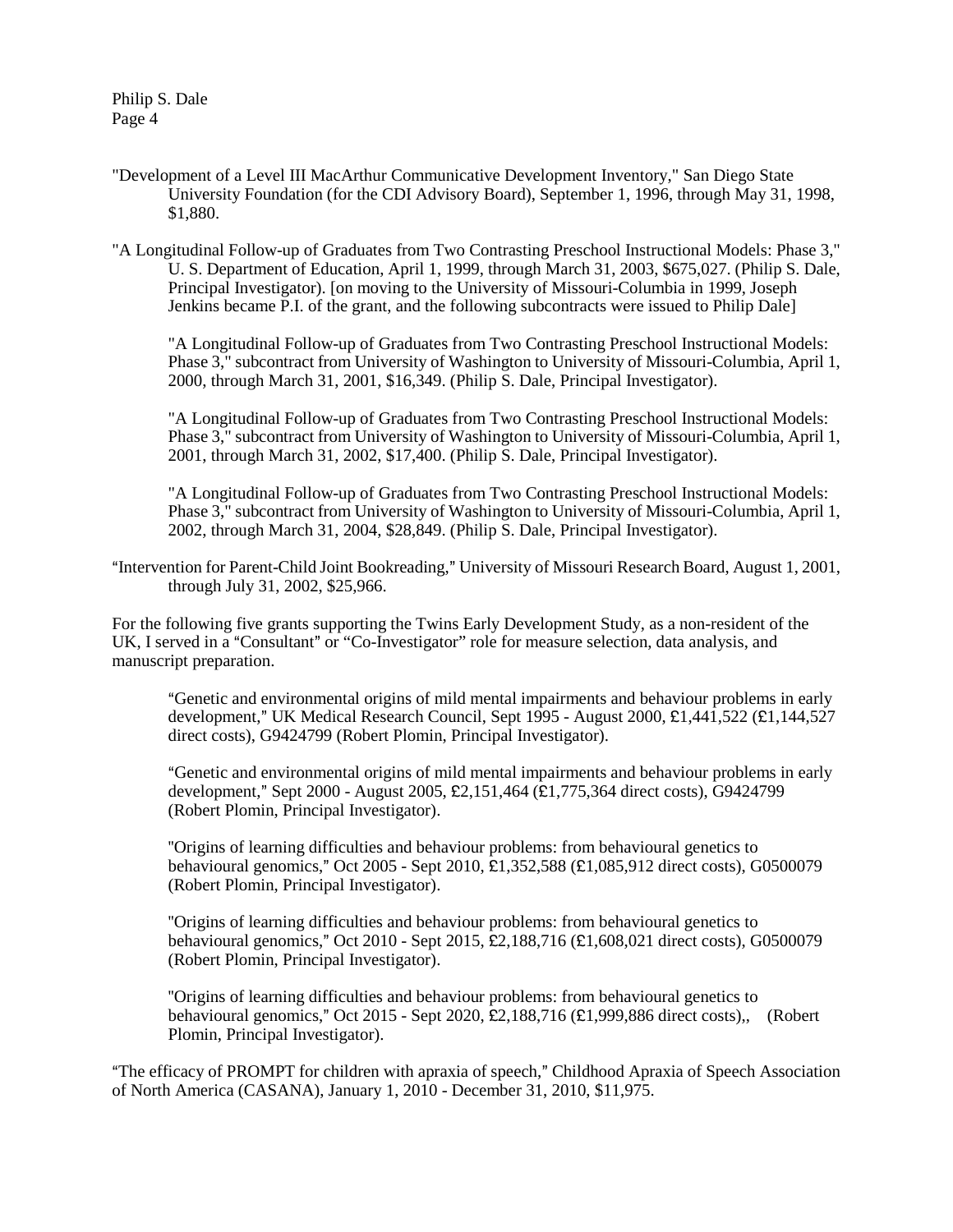- "A survey of adaptations of the MacArthur-Bates Communicative Development Inventories into other languages," San Diego State University (for the CDI Advisory Board), May 1, 2010 - April 30, 2011, \$1,523.
- "Revision of the MacArthur-Bates CDI-III instrument," San Diego State University Foundation (for the CDI Advisory Board), May 1, 2010 - April 30, 2011, \$5,024.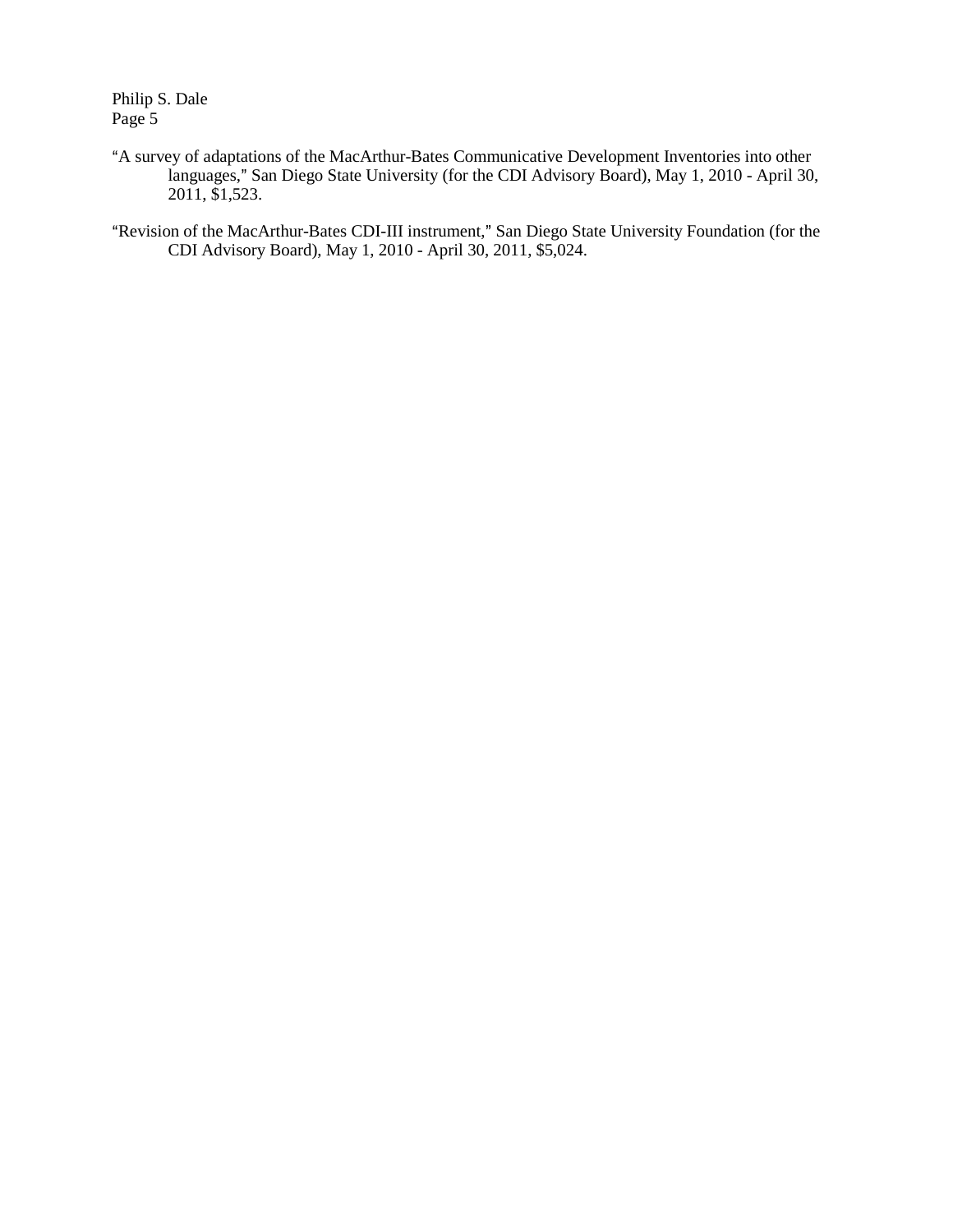### **PUBLICATIONS**

### **BOOKS**:

- Dale, Philip S. (1972). *Language Development: Structure and Function*. Hinsdale, IL: Dryden Press.
- Dale, Philip S. (1976). *Language Development: Structure and Function* (2nd ed.). NY: Holt, Rinehart and Winston.
	- *Desarrollo del Lenguaje: Un Enfoque Psicolinguistico* (1980). Tr. by A. Hawayek. Mexico City: Trillas (Spanish translation of the above).
	- *Deiru Gengo Hattatu Syogo Kara Gakudouki Made* (1983). (Language Development: From the First Word to School Age). Tr. by K. Murata. Tokyo: Shinyosha Ltd. (Japanese translation of the above).
- Jackson, Nancy E., Robinson, Halbert B., and Dale, Philip S. (1977). *Cognitive Development in Young Children*. Monterey: Brooks/Cole.

This book is a revised and expanded version of:

- Jackson, Nancy E., Robinson, Halbert B., and Dale, Philip S. (1976). *Cognitive Development in Young Children: A Report for Teachers*. National Institute for Education, Department of Health, Education and Welfare.
- Ingram, David, Peng, Fred C.C., and Dale, Philip S. (Eds.) (1980). *Proceedings of the First International Congress for the Study of Child Language*. Lanham, MD: University Press of America.
- Dale, Philip S., and Ingram, David (Eds.) (1981). *Child Language: An International Perspective*. Baltimore: University Park Press.
- Dale, Philip S. and Schadler, Margaret. (1986). *Instructor's Manual* to accompany Hetherington/Parke, *Child Psychology: A Contemporary Viewpoint* (3rd ed.). NY: McGraw-Hill.
- Fenson, Larry, Dale, Philip S., Reznick, J. Steven, Thal, Donna, Bates, Elizabeth, Hartung, Jeffrey P., Pethick, Steve, and Reilly, Judy S. (1991). *Technical Manual for the MacArthur Communicative Development Inventories*. San Diego: San Diego State University.
- Fenson, Larry, Dale, Philip S., Reznick, J. Steven, Thal, Donna, Bates, Elizabeth, Hartung, Jeffrey P., Pethick, Steve, and Reilly, Judy S. (1993). *The MacArthur Communicative Development Inventories: User's Guide and Technical Manual*. San Diego: Singular Publishing Group.
- Cole, Kevin N., Dale, Philip S., & Thal, Donna J. (1996). *Assessment of Communication and Language*. Baltimore: Paul H. Brookes.
- Fenson, Larry, Marchman, Virginia A., Thal, Donna, Dale, Philip S., Bates, Elizabeth, and Reznick, J. Steven. (2007). *The MacArthur-Bates Communicative Development Inventories*: *User's Guide and Technical Manual, Second Edition*. Baltimore: Paul H. Brookes.
- Rescorla, Leslie A., & Dale, Philip S. (2013). *Late Talkers: Language Development, Interventions, and Outcomes*. Baltimore: Paul H. Brookes.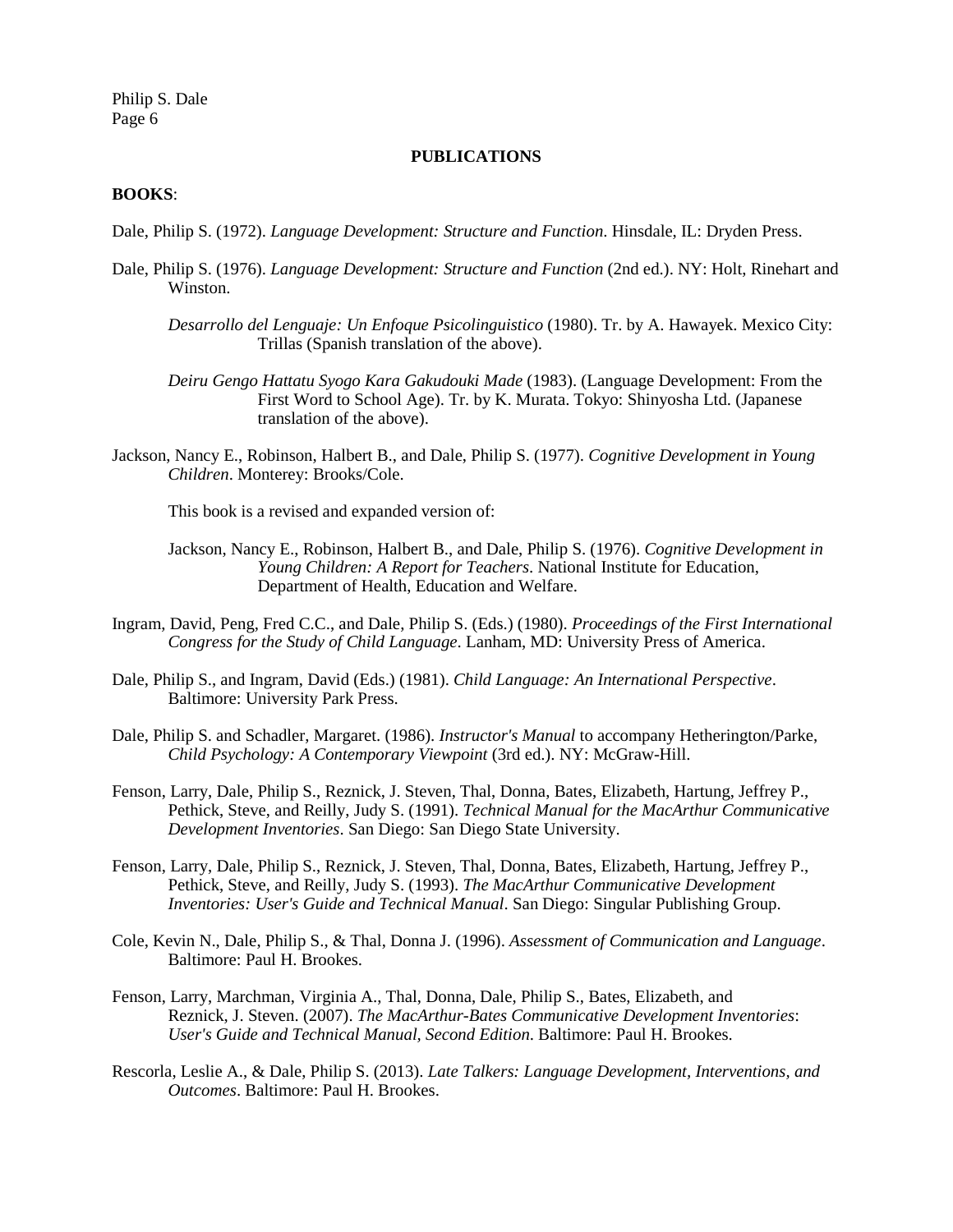### **JOURNAL ARTICLES, BOOK CHAPTERS & OTHER PUBLICATIONS:**

(orcid.org/0000-0002-7697-8510) 169 peer-reviewed journal publications, including in-press; Thompson-Reuters *h*-statistic = 43)

- Rapoport, Anatol, & Dale, Philip S. (1966). Models for prisoner's dilemma. *Journal of Mathematical Psychology*, *3*, 269-286.
- Dale, Philip S. (1966). Review of McCleary, R.A. & Moore, R.Y. *Subcortical Mechanisms of Behavior*. *Behavioral Science*, *11*, 306.
- Rapoport, Anatol, & Dale, Philip S. (1966). The "end" and "start" effects in iterated prisoner's dilemma. *Journal of Conflict Resolution*, *10*, 363-366.
- Dale, Philip S. (1967). Review of Smith, F. & Miller, G.A. *The Genesis of Language: A psycholinguistic approach*. *Behavioral Science*, *12*, 407-409.
- Dale, Philip S. (1967). Review of Hays, David G. (Ed.), *Readings in Automatic Language Processing*. *Behavioral Science*, *12*, 138-139.
- Dale, Philip S. (1968). *Children's color categories and the problem of language and cognition.* Unpublished dissertation, Program in Communication Sciences, University of Michigan.
- Dale, Philip S. (1969). Color naming, matching, and recognition by preschoolers. *Child Development*, *40*, 1135-1144.
- Dale, Philip S. (1971). Language learning, early. In Len C. Deighton (Ed.), *Encyclopedia of Education* (Vol. 5, pp. 322-327). NY: MacMillan.
- Kimball, Meredith M., & Dale, Philip S. (1972). The relationship between color naming and color recognition abilities of preschoolers. *Child Development*, *43*, 972-980.
- Dale, Philip S. (1972). Review of Anglin, J., *The Growth of Word Meaning*. *Modern Language Journal*, *56*, 529-530.
- Dale, Philip S. (1974). Hesitations in maternal speech. *Language and Speech*, *17*, 174-181.
- Dale, Philip S. (1974). Review of Bowerman, M., *Early Syntactic Development: A Cross-Linguistic Study with Special Reference to Finnish*. *General Linguistics*, *l4*, 205-209.
- Dale, Philip S. (1975). Reading and language development: Some comparisons and a perspective. In S.S. Smiley and J.C. Towner (Eds.), *Sixth Western Symposium on Learning: Language and Reading* (pp. 5-18). Western Washington State College.
- Dale, Philip S. (1976). Talking and reading. In Malcolm P. Douglass (Ed.), *Claremont Reading Conference: 40th yearbook* (pp. 54-60). Claremont, CA: Claremont Reading Conference.
- Dale, Philip S. (1977). Prelinguistic development. In Benjamin B. Wolman (Ed.), *International Encyclopedia of Psychiatry, Psychoanalysis, and Psychology* (Vol. 6, pp. 330-334). NY: Van Nostrand.
- Dale, Philip S., Loftus, Elizabeth F., & Rathbun, Linda (1976). The influence of the form of the question on the eyewitness testimony of young children. In *Papers and Reports on Child Language Development*, *12*, 89-96.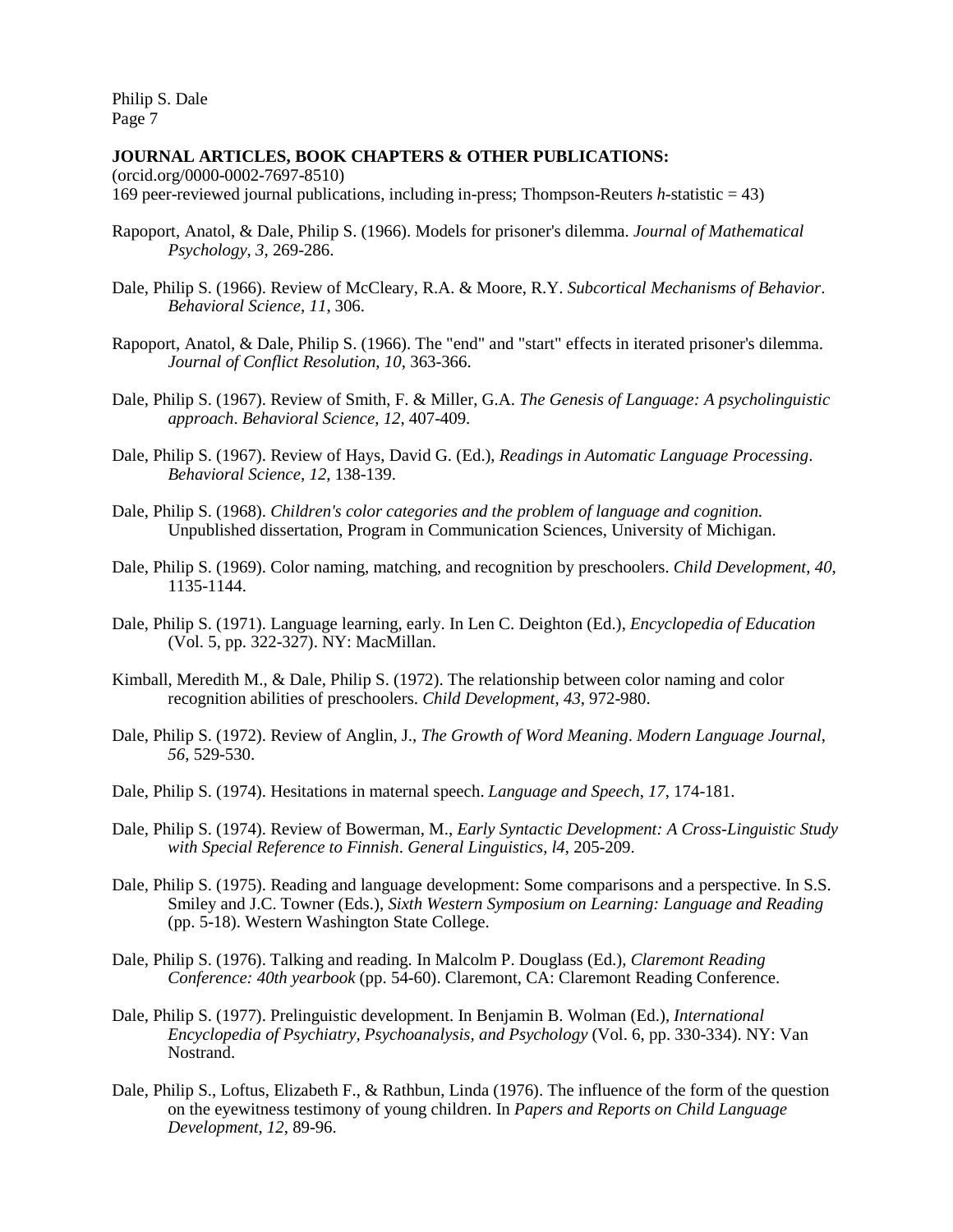- Spring, David R., & Dale, Philip S. (1977). Discrimination of linguistic stress in early infancy. *Journal of Speech and Hearing Research*, *20*, 224-232.
- Dale, Philip S. (1978). What does observing language mean? In Gene P. Sackett (Ed.), *Observing Behavior* (pp. 219-237). Baltimore: University Park Press.
- Dale, Philip S., Loftus, Elizabeth F., & Rathbun, Linda (1978). The influence of the form of the question on the eyewitness testimony of young children. *Journal of Psycholinguistic Research*, *7*, 269-277.
- Dale, Philip S. (1978). Discussion summary: Memory, sensorimotor, and cognitive development. In F.D. Minifie and L.L. Lloyd (Eds.), *Communicative and Cognitive Abilities--Early Behavioral Assessment* (pp. 185-19l). Baltimore: University Park Press.
- Dale, Philip S. (1980). Is early pragmatic development measurable? *Journal of Child Language*, *7*, l-12.
- Dale, Philip S., Cook, Nancy, & Goldstein, Howard (1981). Pragmatics and symbolic play: A study in language and cognition. In P.S. Dale and D. Ingram (Eds.), *Child Language: An International Perspective* (pp. 15l-173). Baltimore: University Park Press.
- Shorr, David N., & Dale, Philip S. (1981). Prepositional marking of source-goal structure and children's comprehension of English passives. *Journal of Speech and Hearing Research*, *24*, 179-184.
- Dale, Philip S. (1982). Research on intervention with handicapped children: Some future directions. In E.B. Edgar, N.G. Haring, J.R. Jenkins, and C.G. Pious (Eds.). *Mentally Handicapped Children: Education and Training* (pp. 22l-238). Baltimore: University Park Press.
- Dale, Philip S. (1982). Universals and individual differences in language development and reading. In M. Haussler, Y. Goodman, and D. Strickland (Eds.), *Oral and Written Language Development Research: Impact on the Schools* (pp. 31-46). Urbana, IL: National Council of Teachers of English.
- Shorr, David N., & Dale, Philip S. (1982). Grammatical comprehension: A matter of style? In C.E. Johnson and C.L. Thew (Eds.). *Proceedings of the Second International Congress for the Study of Child Language* (Vol. 1, pp 220-230). Washington, DC: University Press of America.
- Shorr, David N., & Dale, Philip S. (1984). Reflectivity bias in picture-pointing grammatical comprehension tests. *Journal of Speech and Hearing Research*, *27*, 549-556.
- Cole, Kevin N. and Dale, Philip S. (1986). Direct language instruction and interactive language instruction with language delayed preschool children: A comparison study. *Journal of Speech and Hearing Research*, *29*, 206-217.
- Dale, Philip S. and Henderson, Valanne. (1987). An evaluation of the Test of Early Language Development as a measure of receptive and expressive language. *Language, Speech, and Hearing Services in Schools*, *18*, 179-187.
- Dale, Philip S., Greenberg, Mark T., and Crnic, Keith A. (1987). The multiple determinants of symbolic development: Evidence from preterm children. *New Directions in Child Development*, *36*, 69-86. (Special issue on "Symbolic Development in Atypical Children," Dante Ciccheti and Marjorie Beeghly (Eds.)).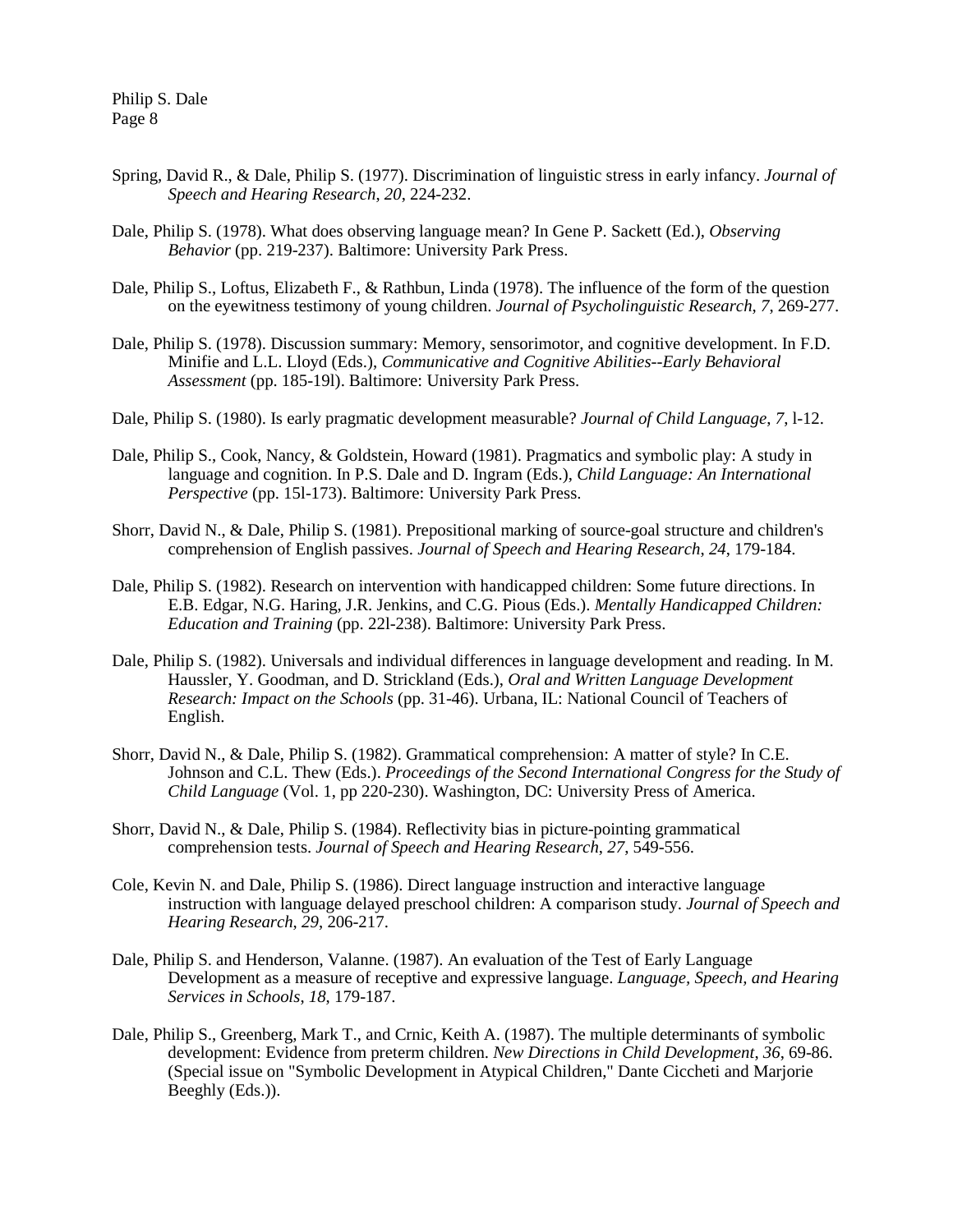- Dale, Philip S., and Cole, Kevin N. (1988). Comparison of academic and cognitive programs for young handicapped children. *Exceptional Children*, *54*, 439-447.
- Dale, Philip S., & Cole, Kevin N. (1988). An empirical evaluation of three commercial language analysis programs. *Journal for Computer Users in Speech and Hearing*, *4*, 100-112.
- Dale, Philip S., Bates, Elizabeth, Reznick, J. Steven, and Morisset, Colleen (1989). The validity of a parent report instrument of child language at 20 months. *Journal of Child Language*, *16*, 239-249.
- Cole, Kevin N., Mills, Paulette, and Dale, Philip S. (1989). Examination of test-retest and split-half reliability for measures derived from language samples of young handicapped children. *Language, Speech & Hearing Services in Schools*, *20*, 259-267.
- Kelly, Charleen A., & Dale, Philip S. (1989). Cognitive skills associated with the onset of multiword utterances. *Journal of Speech & Hearing Research*, *32*, 645-656.
- Cole, Kevin N., Mills, Paulette, and Dale, Philip S. (1989). Comparison of effects of academic and cognitive curricula for young handicapped children one and two years post-program. *Topics in Early Childhood Special Education*, *9*, 110-127.
- Robinson, Nancy M., Dale, Philip S., and Landesman, Sharon. (1990). Validity of Stanford-Binet IV with linguistically precocious toddlers. *Intelligence*, *14*, 173-186.
- White, Deborah J., Dale, Philip S., & Carlsen, James C. (1990). The discrimination and categorization of pitch direction by young children. *Psychomusicology*, *9*, 39-58.
- Cole, Kevin N., Dale, Philip S., and Mills, Paulette E. (1990). Defining language delay in young children by Mental Age Referencing: Are we saying more than we know? *Applied Psycholinguistics*, *11*, 291-302.
- Dale, Philip S., & Cole, Kevin N. (1991). What's normal? SLI in an Individual Differences Perspective. *Language, Speech, and Hearing Services in Schools*, *22*, 80-83.
- Cole, Kevin N., Dale, Philip S., & Mills, Paulette. (1991). Individual differences in language delayed children's responses to direct and interactive preschool instruction. *Topics in Early Childhood Special Education*, *11*, 99-124.
- Cole, Kevin N., Mills, Paulette E., Dale, Philip S., and Jenkins, Joseph R. (1991). Individual differences in the effects of preschool integration for children with mild and moderate handicaps. *Exceptional Children, 58*, 36-45.
- Dale, Philip S. (1991). The validity of a parent report measure of vocabulary and syntax at 24 months. *Journal of Speech and Hearing Research*, *34*, 565-571.
- Crain-Thoreson, Catherine., & Dale, Philip S. (1992). Do early talkers become early readers? Linguistic precocity, preschool language and emergent literacy. *Developmental Psychology*, *28*, 421-429.
- Cole, Kevin N., Dale, Philip S., & Mills, Paulette E. (1992). Stability of the intelligence-language quotient relationship: Is discrepancy modeling based on a myth? *American Journal on Mental Retardation*, *97*, 131-143.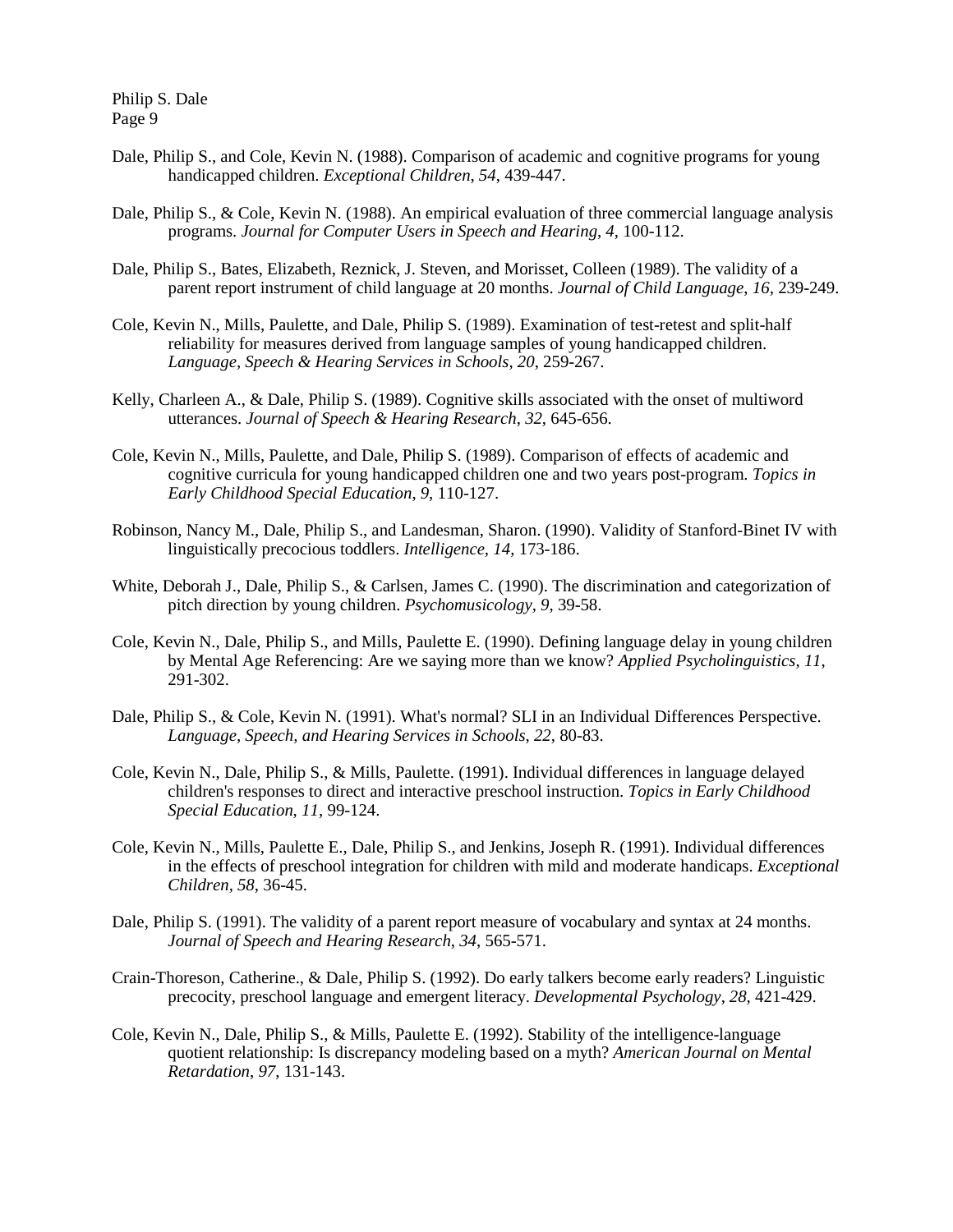- Cole, Kevin N., Dale, Philip S., Mills, Paulette E., & Jenkins, Joseph R. (1993) Interaction between early intervention curricula and student characteristics. *Exceptional Children*, *16*, 17-28.
- Dale, Philip S., & Crain-Thoreson, Catherine. (1993). Pronoun reversals: Who, when, and why? *Journal of Child Language*, *20*, 573-589.
- Ogura, Tamiko, Yamashita, Yukie, Murase, Toshiki, & Dale, P. S. (1993). Some findings from the Japanese Early Communicative Development Inventory. *Memoirs of the Faculty of Education Shimane University*, *27*, 27-39.
- Dale, Philip S., & Fenson, Larry. (1993). *LEX: A Lexical Development Norms Database* [Computer program]. Seattle, WA: University of Washington, Department of Psychology.
- Bates, Elizabeth, Marchman, Virginia, Thal, Donna, Fenson, Larry, Dale, Philip, Reznick, J. Steven, Reilly, Judy, & Hartung, Jeffrey. (1994). Developmental and stylistic variation in the composition of early vocabulary. *Journal of Child Language*, *21*, 85-123.
- Fenson, Larry, Dale, Philip S., Bates, Elizabeth, Reznick, J. Steven, Thal, Donna J., & Pethick, Stephen J. (1994). Variability in early communicative development. *Monographs of the Society for Research in Child Development*, *59* (5, Serial No. 242).
- Bates, Elizabeth, Dale, Philip S., & Thal, Donna. (1995). Individual differences and their implications for theories of language development. In Paul Fletcher & Brian MacWhinney (Eds.), *Handbook of Child Language*, 96-151. Oxford: Basil Blackwell.
- Mills, Paulette E., Dale, Philip S., Cole, Kevin N., & Jenkins, Joseph R. (1995). Follow-up of children from academic and cognitive preschool curricula at age 9. *Exceptional Children*, *61*, 378-393.
- Cole, Kevin N., Schwartz, Ilene S., Notari, Angela R., Dale, Philip S., & Mills, Paulette E. (1995). Examination of the stability of two methods of defining Specific Language Impairment. *Applied Psycholinguistics*, *16*, 103-123.
- Dale, Philip S., Crain-Thoreson, Catherine, & Robinson, Nancy M. (1995). Linguistic precocity and the development of reading: The role of extralinguistic factors. *Applied Psycholinguistics*, *16*, 173-187.
- Dale, Philip S. (1995). The value of a good distinction. *Journal of Early Intervention*, *19*, 102-103.
- Dale, Philip S. (1996). Language and emotion: A developmental perspective. In J. H. Beitchman, N. Cohen, M. M. Konstatareas, & R. Tannock (Eds.), *Language, Learning, and Behaviour Disorders*, 5-22. New York: Cambridge University Press.
- Dale, Philip S., & Fenson, Larry. (1996). Lexical development norms for young children. *Behavior Research Methods, Instruments, & Computers*, *28*, 125-127.
- Dale, Philip S., Crain-Thoreson, Catherine, Notari-Syverson, Angela, & Cole, Kevin. (1996). Parent-child bookreading as an intervention technique for young children with language delays, *Topics in Early Childhood Special Education*, *16*, 213-235.
- Dale, Philip S. (1996). Parent report assessment of language and communication. In K. N. Cole, P. S. Dale, & D. J. Thal (Eds.), *Assessment of Communication and Language*, 161-182. Baltimore: Paul Brookes.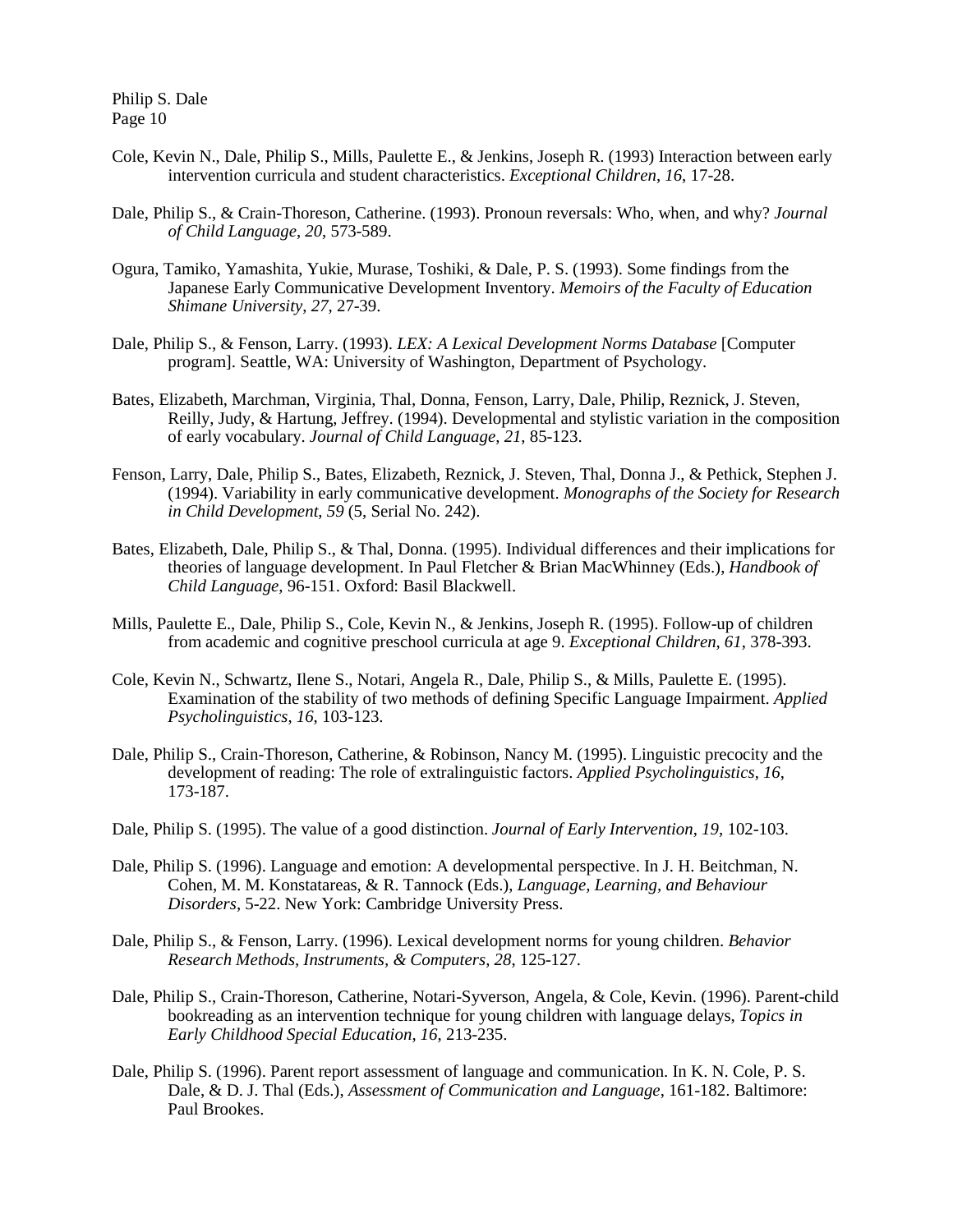- Cole, Kevin N., Mills, Paulette E., Dale, Philip S., & Jenkins, Joseph R. (1996). Preschool language facilitation methods and child characteristics. *Journal of Early Intervention*, *20*, 113-131.
- McCabe, Joan L., Jenkins, Joseph R., Mills, Paulette E., Dale, Philip, Cole, Kevin N., & Pepler, Linda. (1996). Effects of play group variables on language use by preschool children with disabilities. *Journal of Early Intervention*, *20*, 329-340.
- Long, Steven, Olswang, Lesley, Brian, Julianne, & Dale, Philip S. (1997). Productivity of emerging word combinations in toddlers with specific expressive language impairment. *American Journal of Speech-Language Pathology*, *6* (4), 34-47.
- Dale, Philip S., Simonoff, Emily, Bishop, Dorothy V. M., Eley, Thalia C., Oliver, Bonny, Price, Thomas S., Purcell, Shaun, Stevenson, Jim, & Plomin, Robert. (1998). Genetic influence on language delay in 2-year-olds. *Nature Neuroscience*, *1*, 324-328.
- Murase, Toshiki, Mahieu, Aki, Ogura, Tamiko, Yamashita, Yukie, & Dale, Philip S. (1998). Ehon bamen ni okeru boshi kaiwa: Raberingu ni kansuru hatsuwa rensa no bunseki [Mother-child conversation during reading of picture books: A sequential analysis of labeling]. *Japanese Journal of Developmental Psychology*, *9*, 142-154.
- Saudino, Kimberly J., Dale, Philip S., Oliver, Bonny, Petrill, Stephen A., Richardson, Victoria, Rutter, Michael, Simonoff, Emily, Stevenson, Jim, & Plomin, Robert. (1998). The validity of parent-based assessment of the cognitive abilities of two-year-olds. *British Journal of Developmental Psychology*, *16*, 349-363.
- Mills, Paulette E., Cole, Kevin N., Jenkins, Joseph R., & Dale, Philip S. (1998). Level of inclusion and the effect of instruction. *Exceptional Children*, *65*, 79-90.
- Crain-Thoreson, Catherine, & Dale, Philip S. (1999). Enhancing linguistic performance: Parents and teachers as book reading partners for children with language delay. *Topics in Early Childhood Special Education*, *19*, 28-39.
- McCabe, Joan Roth, Jenkins, Joseph R., Mills, Paulette E., Dale, Philip S., & Cole, Kevin N. (1999). Effects of group composition, materials, and developmental level on play in preschool children with disabilities. *Journal of Early Intervention*, *22*, 164-178.
- Dale, Philip S., & Crain-Thoreson, Catherine. (1999). Language and literacy in a developmental perspective. *Journal of Behavioral Education*, *9*, 23-33.
- Eley, Thalia C., Bishop, Dorothy V.M., Dale, Philip S., Oliver, Bonny, Petrill, Steven A., Price, Thomas S., Purcell, Shaun, Saudino, Kimberly J., Simonoff, Emily, Stevenson, Jim, Taylor, Eric, & Plomin, Robert. (1999). Genetic and environmental origins of verbal and performance components of cognitive delay in two-year-olds. *Developmental Psychology*, 35, 1122-1131.
- Fenson, Larry, Pethick, Steve, Renda, Connie, Cox, Jeffrey L., Dale, Philip S., & Reznick, J. Steven (2000). Short form versions of the MacArthur Communicative Development Inventories. *Applied Psycholinguistics*, *21*, 95-115.
- Fenson, Larry, Bates, Elizabeth, Dale, Philip S., Goodman, Judith, Reznick, J. Steven, & Thal, Donna. (2000). Measuring variability in early child language: Don't shoot the messenger. *Child Development*, *71*, 323-328.

Galsworthy, Michael J., Dionne, Ginette, Dale, Philip S., and Plomin, Robert. (2000). Sex differences in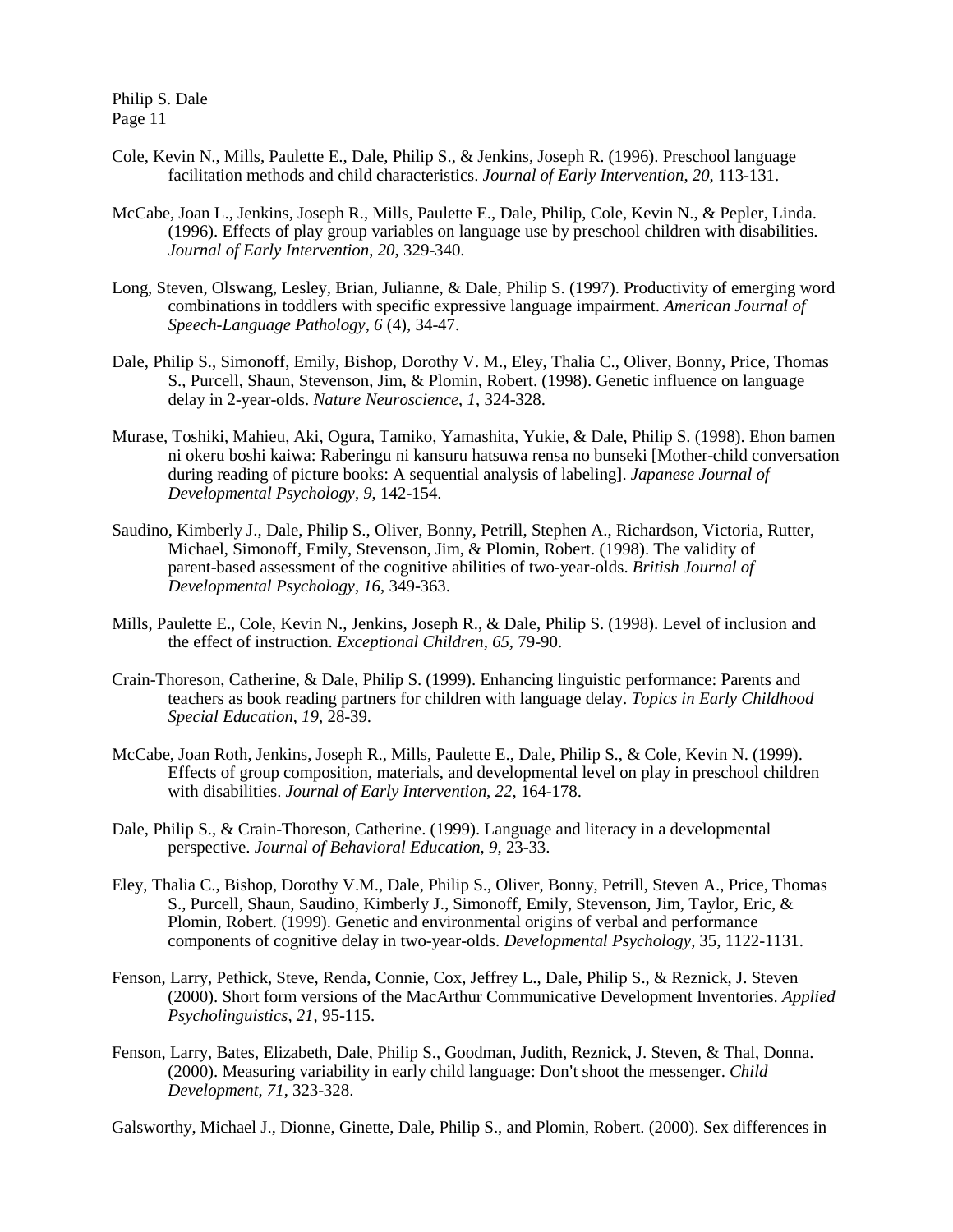early verbal and non-verbal development. *Developmental Science*, *3*, 206-215.

- Price, Thomas S., Eley, Thalia C., Dale, Philip S., Stevenson, Jim, Plomin, Robert (2000). Genetic and environmental covariation between verbal and non-verbal cognitive development in infancy. *Child Development*, *71*, 948-959.
- Plomin, Robert, & Dale, Philip S. (2000). Genetics and early language development: A UK study of twins. In D. V. M. Bishop & L. B. Leonard (Eds.), *Speech and Language Impairments in Children: Causes, Characteristics, Intervention, and Outcome*, 35-51. Philadelphia: Taylor & Francis.
- Dale, Philip S., Dionne, Ginette, Eley, Thalia, & Plomin, Robert. (2000). Lexical and grammatical development: A behavioral genetic perspective. *Journal of Child Language*, *27*, 619-642.
- Purcell, Shaun, Eley, Thalia C., Dale, Philip S., Oliver, Bonamy, Petrill, Stephen A., Price, Thomas S., Saudino, Kimberly J., Simonoff, Emily, Stevenson, Jim, Taylor, Eric, & Plomin, Robert. (2001). Comorbidity between verbal and non-verbal cognitive delays in 2-year-olds: A bivariate twin analysis. *Developmental Science*, *4*, 195-208.
- Eley, Thalia C., Dale, Philip S., Bishop, Dorothy, Price, Tom, and Plomin, Robert (2001). Longitudinal analysis of components of cognitive delay: Examining the aetiology of verbal and performance aspects of cognitive delay. *Journal of Educational Psychology*, *93*, 698-707.
- Meaburn, E., Dale, P. S., Craig, I.W., & Plomin, R. (2002). Genotyping of 270 language-impaired children for the FOX2P gene guanine-to-adenine nucleotide mutation in the forkhead DNA-binding domain. *NeuroReport*, *13*, 1-3.
- Plomin, Robert, Price, Thomas S., Eley, Thalia C., Dale, Philip S., & Stevenson, Jim. (2002). Associations between behaviour problems and verbal and nonverbal cognitive abilities and disabilities in early childhood. *Journal of Child Psychology and Psychiatry*, *43*, 619-633.
- Oliver, Bonamy, Dale, Philip S., Saudino, Kimberly J., Petrill, Stephen A., Pike, Alison, & Plomin, Robert. (2002). The validity of a parent-based assessment of cognitive abilities in three-yearolds. *Early Child Development & Care*, *17*, 337-348.
- Colledge, Essi, Bishop, Dorothy V. M., Koepppen-Schomerus, Gesina, Price, Thomas S., Happe, Francesca, Eley, Thalia C., Dale, Philip S., & Plomin, Robert. (2002). The structure of language abilities at 4 years: A twin study. *Developmental Psychology*, *38*, 749-757.
- Mills, Paulette E., Cole, Kevin N., Jenkins, Joseph R., & Dale, Philip S. (2002). Early exposure to Direct Instruction and subsequent juvenile delinquency: A prospective examination. *Exceptional Children*, *69*, 85-96.
- Plomin, Robert, Colledge, Essi, & Dale, Philip S. (2002). Genetics and the development of language disabilities and abilities. *Current Paediatrics*, *12*, 419-424.
- Dionne, Ginette, Dale, Philip S., Boivin, Michel, & Plomin, Robert. (2003). Genetic evidence for bidirectional effects of early lexical and grammatical development. *Child Development*, *74*, 394-412.
- Feldman, Heidi M., Dollaghan, Christine. A., Campbell, Thomas F., Colborn, D. Kathleen, Janosky, Janine, Kurs-Lasky, Marcia, Rockette, Howard E., Dale, Philip S., & Paradise, Jack L. (2003). Parent-reported language skills in relation to otitis media during the first three years of life.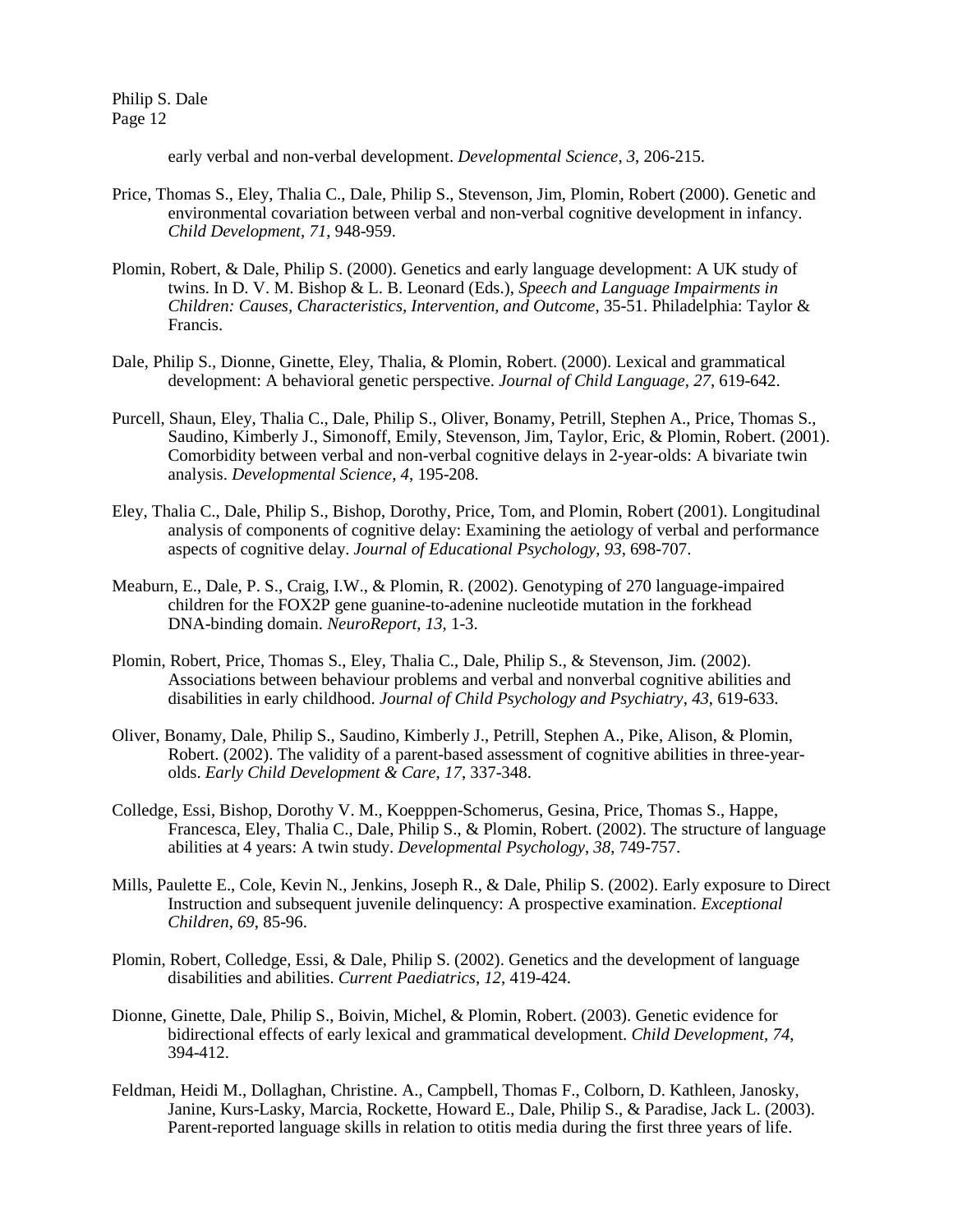*Journal of Speech-Language-Hearing Research*, *46*, 273-287

- Dale, Philip S., Price, Thomas S., Bishop, Dorothy V. M., & Plomin, Robert. (2003). Outcomes of early language delay: I. Predicting persistent and transient difficulties at 3 and 4 years. *Journal of Speech-Language-Hearing Research*, *46*, 544-560.
- Bishop, Dorothy V. M., Price, Thomas S., Dale, Philip S., & Plomin, Robert. (2003). Outcomes of early language delay: II. Etiology of transient and persistent language difficulties. *Journal of Speech-Language-Hearing Research*, *46*, 561-575.
- Viding, Essi, Price, Thomas S., Spinath, Frank M., Bishop, Dorothy V. M., Dale, Philip S., & Plomin, Robert. (2003). Genetic and environmental mediation of the relationship between language and nonverbal impairment in 4-year-old twins. *Journal of Speech-Language-Hearing Research*, *46*, 1271-1282.
- Dale, Philip S., Mills, Paulette E., Cole, Kevin N., & Jenkins, Joseph R. (2004). When paths diverge: "Errors of prediction" from preschool test scores to later cognitive and academic measures. *Journal of Special Education*, *37*, 237-248.
- Marchman, Virginia A., Martínez-Sussman, Carmen, & Dale, Philip S. (2004). The language-specific nature of grammatical development: Evidence from bilingual language learners. *Developmental Science*, *7*, 212-224.
- Spinath, Frank M., Price, Thomas S., Dale, Philip S., & Plomin, Robert. (2004). The genetic and environmental origins of language disability and ability: A study of language at 2, 3, and 4 years of age in a large community sample of twins. *Child Development*, *75*, 445-454.
- Oliver, Bonamy, Harlaar, Nicole, Hayiou Thomas, Marianna E., Kovas, Yulia, Walker, Sheila O., Petrill, Stephen A., Spinath, Frank M., Dale, Philip S., & Plomin, Robert. (2004). A twin study of teacher-reported mathematics performance and low performance in 7-year-olds. *Journal of Educational Psychology*, *96*, 504-517.
- Viding, Essi, Spinath, Frank M., Price, Thomas S., Bishop, Dorothy V. M., Dale, Philip S., & Plomin, Robert. (2004). Genetic and environmental influence on language impairment in 4-year-old same-sex and opposite-sex twins. *Journal of Child Psychology and Psychiatry*, *45*, 315-325.
- Oliver, Bonamy, Dale, Philip S., & Plomin, Robert. (2004). Verbal and nonverbal predictors of early language problems: An analysis of twins in early childhood back to infancy. *Journal of Child Language*, *31*, 609-631.
- Price, Thomas S., Dale, Philip S., & Plomin, Robert. (2004). A longitudinal genetic analysis of low verbal and nonverbal abilities in early childhood. *Twin Research*, *7*, 139-148.
- Dale, Philip S., & Goodman, Judith C. (2005). Commonality and individual differences in vocabulary growth. In M. Tomasello & D. I. Slobin (Eds.). *Beyond Nature-Nurture: Essays in Honor of Elizabeth Bates,* 41-78*.* Mahwah, NJ: Lawrence Erlbaum Associates.
- Harlaar, Nicole, Spinath, Frank M., Dale, Philip S., & Plomin, Robert. (2005). Genetic influences on early word recognition abilities and disabilities: A study of 7-year-old twins. *Journal of Child Psychiatry and Psychology*, *46*, 373-384.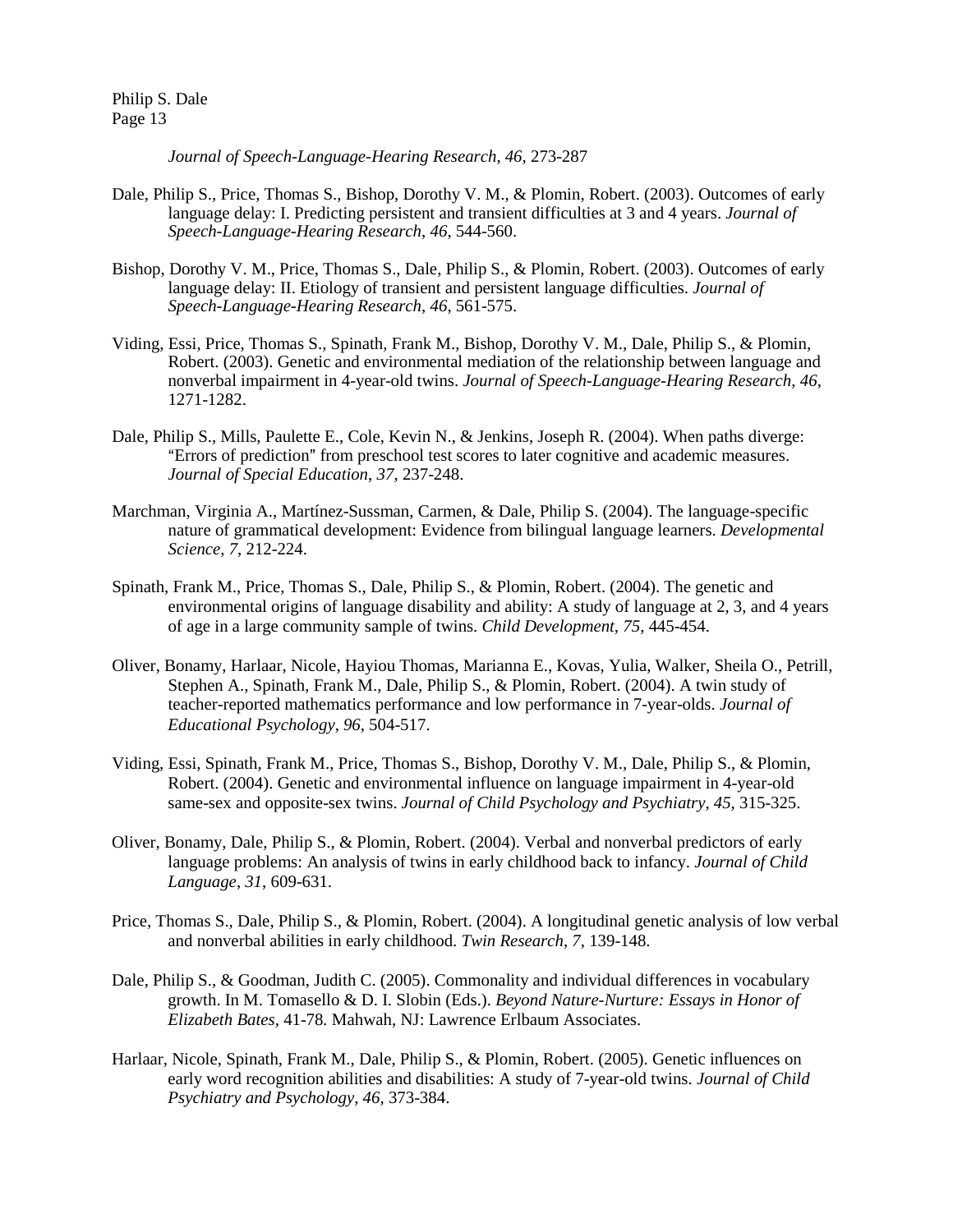- Dale, Philip S., Jenkins, Joseph R., Mills, Paulette E., & Cole, Kevin N. (2005). Follow-up of children from academic and cognitive preschool curricula at ages 12 and 16. *Exceptional Children*, *71*, 301-317.
- Cole, Kevin N., Mills, Paulette E., Jenkins, Joseph R., & Dale, Philip S. (2005). Early intervention curricula and subsequent adolescent social development: A longitudinal examination. *Journal of Early Intervention*, *27*, 71-82.
- Cole, Kevin N., Mills, Paulette E., Jenkins, Joseph R., & Dale, Philip S. (2005). Getting to the second generation questions. *Journal of Early Intervention*, *27*, 92-93.
- Butcher LM, Meaburn E, Dale PS, Sham P, Schalkwyk LC, Craig IW, & Plomin R (2005). Association analysis of mild mental impairment using DNA pooling to screen 432 brain-expressed single-nucleotide polymorphisms. *Molecular Psychiatry*, *10*, 384-392.
- Kovas, Yulia, Hayiou-Thomas, Marianna E., Oliver, Bonamy, Dale, Philip S., Bishop, Dorothy V. M., & Plomin, Robert. (2005). Genetic influences in different aspects of language development: The etiology of diverse language skills in 4.5-year-old twins. *Child Development*, *76*, 632-651.
- Murase, Toshiki, Dale, Philip S., Ogura, Tamiko, Yamashita, Yukie, & Mahieu, Aki. (2005) . Mother-child conversation during joint picture book reading in Japan and the U. S. *First Language*, *25*, 197-218.
- Feldman, Heidi M., Dale, Philip S., Campbell, Thomas F., Colborn, D. Kathleen, Kurs-Lasky, Marcia, Rockette, Howard E., & Paradise, Jack L. (2005). Concurrent and predictive validity of parent reports of child language at ages 2 and 3 years. *Child Development*, *76*, 856-868.
- Dale, Philip S., Harlaar, Nicole, & Plomin, R. (2005). Telephone testing and teacher assessment of reading skills in 7-year-olds: I. Substantial correspondence for a sample of 5544 children and for extremes. *Reading and Writing*, *18*, 385-400.
- Harlaar, Nicole, Dale, Philip S., & Plomin, R. (2005). Telephone testing and teacher assessment of reading skills in 7-year-olds: II. Strong genetic overlap. *Reading and Writing*, *18*, 401-423.
- Oliver, Bonamy, Dale, Philip S., & Plomin, Robert. (2005). Predicting literacy at age 7 from pre-literacy at age 4: A longitudinal genetic analysis. *Psychological Science*, *16*, 861-865.
- Bavin, Edith L., & Dale, Philip S. (2006). Editorial. *Journal of Child Language*, *33*, i.
- Ogura, Tamiko, Dale, Philip S., Yamashita, Yukie, Murase, Toshiki, & Maheiu, Aki. (2006). The use of nouns and verbs by Japanese children and their caregivers in book-reading and toy-play contexts. *Journal of Child Language*, *33*, 1-29.
- Hayiou-Thomas, M. E., Harlaar, N., Dale, Philip S., & Plomin, R. (2006). Genetic and environmental mediation of the prediction from preschool language and non-verbal ability to 7-year reading. *Journal of Research in Reading*, *29*, 50-74.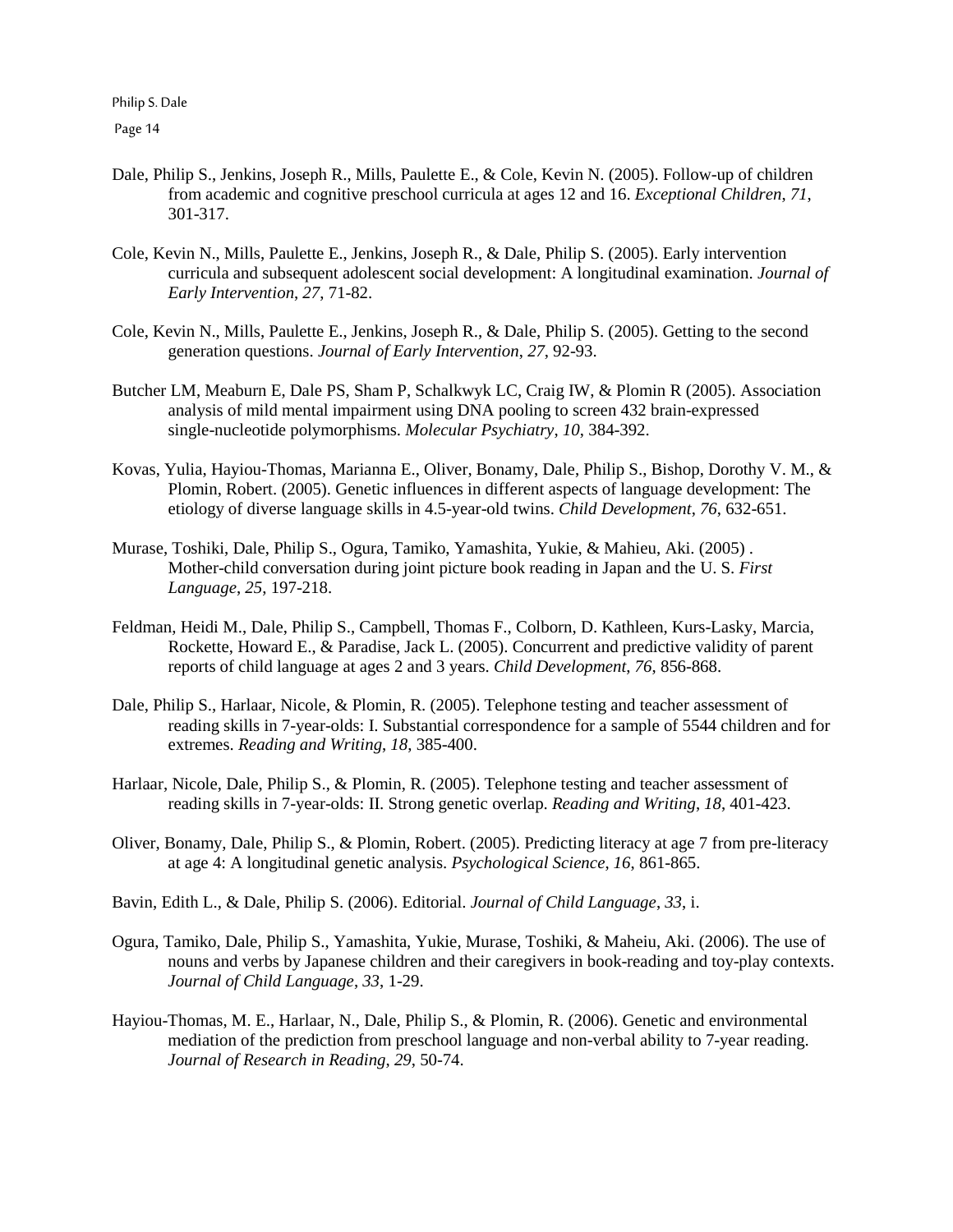Page 15

- Hayiou-Thomas, Marianna E., Kovas, Yulia,, Harlaar, Nicole, Bishop, Dorothy V. M., Dale, Philip S., & Plomin, Robert. (2006). Common aetiology for diverse language skills in  $4\frac{1}{2}$  year old twins. *Journal of Child Language*, *33*, 339-368.
- Jenkins, Joseph R., Dale, Philip S., Mills, Paulette E., Cole, Kevin N., Pious, Constance, & Ronk, Joan. (2006). How special education preschool graduates finish: Status at 19 years of age. *American Educational Research Journal*, *43*, 737-781.
- Oliver, Bonamy R., Dale, Philip S., & Plomin, R. (2007). Writing and reading skills as assessed by teachers in seven-year olds: a behavioral genetic approach. *Cognitive Development*, *22*, 77-95.
- Harlaar, Nicole, Dale, Philip S., & Plomin, R. (2007). From learning to read to reading to learn: Substantial and stable genetic influence. *Child Development*, *78*, 116-131.
- Kovas, Y., Haworth, C. M. A., Harlaar, N., Petrill S. A., Dale, P. S., & Plomin, R. (2007). Overlap and specificity of genetic and environmental influences on mathematics and reading disability in 10-year-old twins. *Journal of Child Psychiatry and Psychology*, *48*, 914-922.
- Haworth, Claire M. A., Harlaar, Nicole, Kovas, Yulia, Davis, Oliver S. P., Oliver, Bonamy R., Hayiou-Thomas, Marianna E., Frances, Jane, Busfield, Patricia, McMillan, Andrew, Dale, Philip S., & Plomin, Robert. (2007). Internet cognitive testing of large samples needed in genetic research. *Twin Research and Human Genetics*, *10*, 554-563.
- Kovas, Yulia, Haworth, Claire M. A., Dale, Philip S., & Plomin, Robert. (2007). The genetic and environmental origins of learning abilities and disabilities in the early school years. *Monographs of the Society for Research in Child Development*, *72* (3, Serial No. 288).
- Harlaar, Nicole, Dale, Philip S., & Plomin, Robert. (2007). Reading exposure: A (largely) environmental risk factor with environmentally-mediated effects on reading performance. *Journal of Child Psychiatry and Psychology*, *48*, 1192-1999.
- Davis, O. S. P., Kovas, Y., Harlaar, N., Busfield, P., MacMillan, A., Frances, J., Petrill, S. A., Dale, P. S., & Plomin, R. (2008). Generalist genes and the Internet generation: etiology of learning abilities by web testing at age 10. *Genes, Brain and Behavior*, *7*, 455-462.
- Haworth, Claire M. A., Dale, Philip S. & Plomin, Robert. (2008). A twin study into the genetic and environmental influences on academic performance in science in 9-year-old boys and girls. *International Journal of Science Education*, *30*, 1003-1025.
- Harlaar, Nicole, Hayiou-Thomas, Marianna E., Dale, Philip S., & Plomin, Robert. (2008). Why do preschool language abilities correlate with later reading? A twin study. *Journal of Speech, Language, and Hearing Research*, *51*, 688-705.
- Goodman, Judith C., Dale, Philip S., & Li, Ping. (2008). Does frequency count? Parental input and the acquisition of vocabulary. *Journal of Child Language*, *35*, 515-531.
- Haworth, Claire M. A., Kovas, Yulia, Dale, Philip S., & Plomin, Robert. (2008). Science in elementary school: Generalist genes and school environments. *Intelligence*, *36*, 694-701.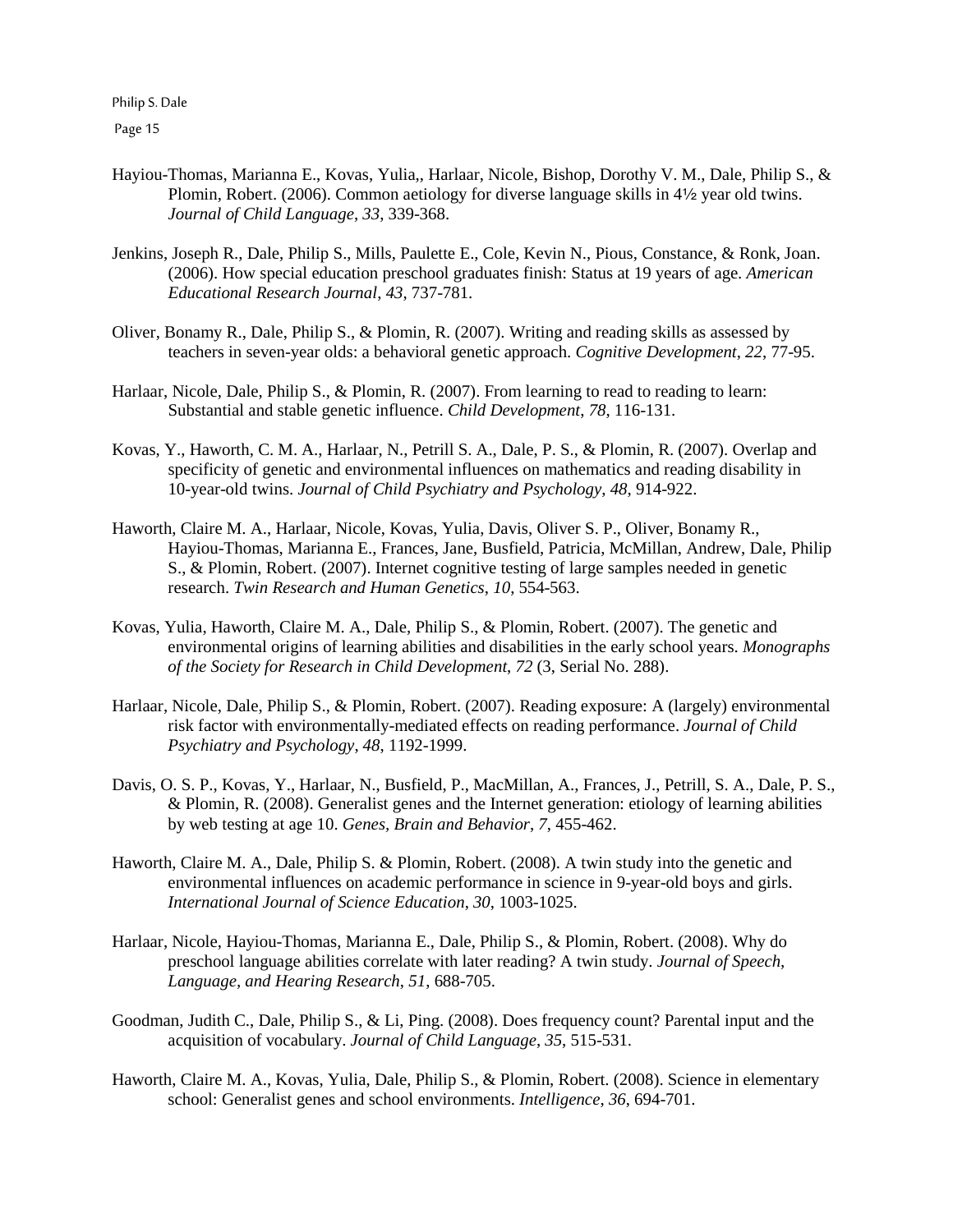Page 16

- Haworth, Claire M. A., Dale, Philip S., & Plomin, Robert. (2009). The etiology of science performance: Decreasing heritability and increasing importance of shared environment from 9 to 12 years of age. *Child Development*, *80*, 662-673.
- Haworth, Claire M. A., Dale, Philip S., & Plomin, Robert. (2009). Generalist genes and high cognitive abilities. *Behavior Genetics*, *39*, 437-445.
- Haworth, Claire M. A., Dale, Philip S., & Plomin, R. (2009). Sex differences and science: The etiology of science excellence. *Journal of Child Psychology and Psychiatry*, *50*, 1113-1120. .doi:10.1111/j.1469-7610.2009.02087.x
- Haworth, Claire M. A., Kovas, Y., Harlaar, Nicole, Hayiou-Thomas, Marianna E., Petrill, Stephan A., Dale, Philip S., & Plomin, Robert. (2009). Generalist genes and learning disabilities: A multivariate genetic analysis of low performance in reading, mathematics, language and general cognitive ability in a sample of 8000 12-year-old twins. *Journal of Child Psychology and Psychiatry*, *50*, 1318-1325. doi:10.1111/j.1469-7610.2009.02114.x
- Dale, Philip S., & Patterson, Janet L. (2009, online). Early identification of language delay. *Encyclopedia on Early Childhood Development*, *http://www.child-encyclopedia.com/pages/PDF/Dale-PattersonANGxp-Language.pdf*
- Jørgensen, Rune Nørgaard, Dale, Philip S., Bleses, Dorthe, & Fenson, Larry. (2010). CLEX: A cross-linguistic lexical norms database. *Journal of Child Language*, *37*, 419-428. doi:10.1017/S0305000909009544.
- Hayiou-Thomas, Marianna E., Harlaar, Nicole, Dale, Philip S., Bishop, Dorothy V. M., & Plomin, Robert. (2010). Preschool language skills and reading at 7, 9 and 10 years: Etiology of the relationship. *Journal of Speech, Language, and Hearing Research*, *53*, 311-332. doi: 10.1044/1092-4388(2009/07-0145)
- Dale, Philip S., Harlaar, Nicole, & Plomin, R. (2010).Two by two: A twin study of second language acquisition. *Psychological Science*, *21*, 635-640. doi: 10.1177/0956797610368060.
- Docherty, Sophia J., Kovas, Yulia, Davis, Oliver S. P., Meaburn, Emma L., Dale, Philip S., Petrill, Stephen A., Schwalkwyk, Leonard C., & Plomin, Robert. (2010). A genome-wide association study identifies multiple loci associated with mathematics ability and disability. *Genes, Brain and Behavior*, *9*, 234-247.
- Dale, Philip S., Hayiou-Thomas, M. E., Harlaar, N., & Plomin, R. (2010). The etiology of diverse receptive language skills at 12 years. *Journal of Speech, Language, and Hearing Research*, *53*, 982-992.doi: 10.1044/1092-4388(2009/09-0108).
- Haworth, Claire M. A., Dale, Philip S., & Plomin, Robert.(2010). Sex differences in school science performance from middle childhood to early adolescence. *International Journal of Educational Research*, *49*, 92-101. doi: 10.1016 /j.ijer.2010.09.003.
- Haworth, Claire M. A., Asbury, Kathryn, Dale, Philip S., & Plomin, Robert.(2011). Added value measures in education show genetic as well as environmental influence. *PLOS ONE*, *6*(2): e16006. doi:10.1371/journal.pone.0016006.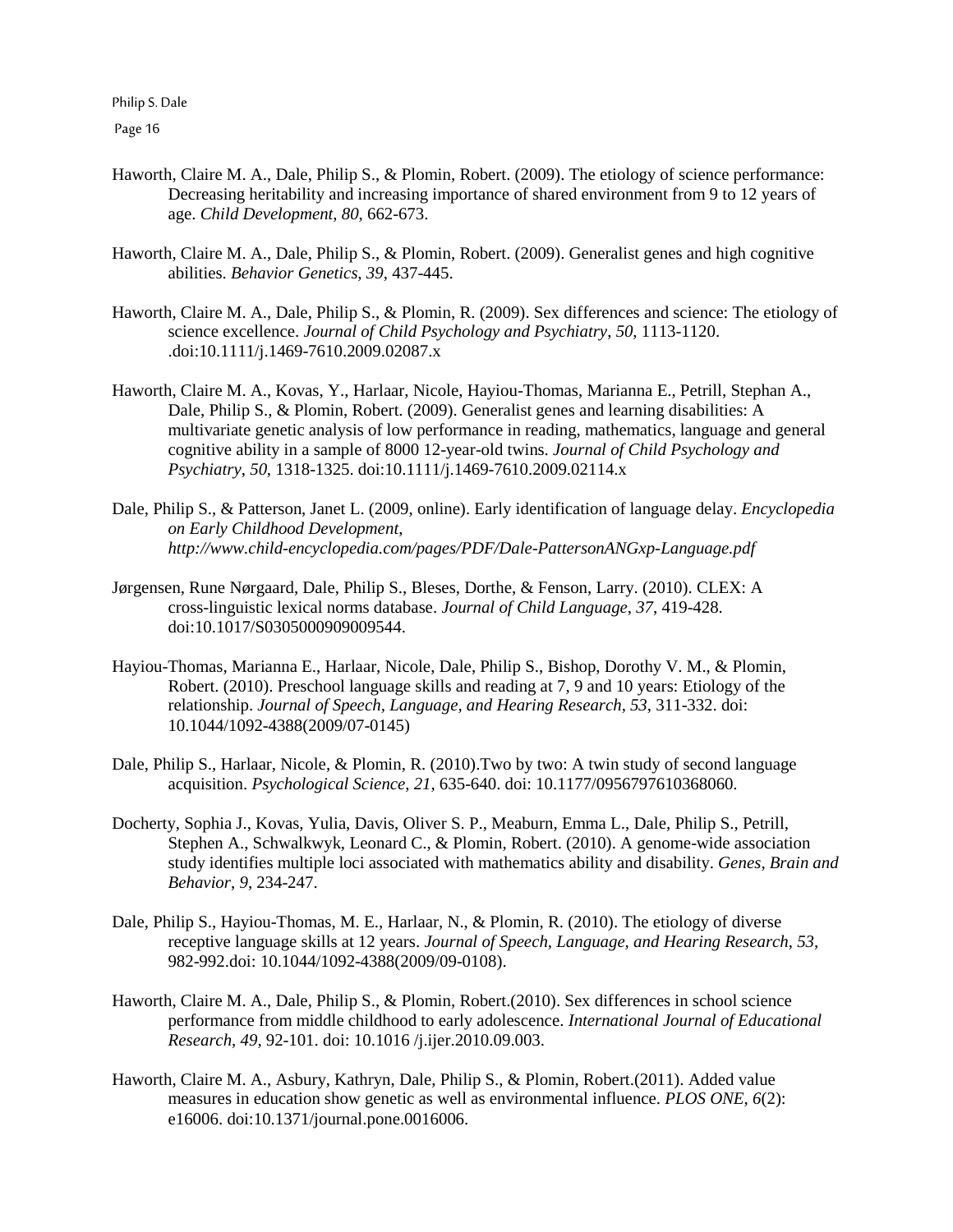Page 17

- Greven, Corina U., Harlaar, Nicole, Dale, Philip S., & Plomin, Robert. (2011). Genetic overlap between ADHD and reading is largely driven by inattentiveness rather than hyperactivity-impulsivity. *Journal of the Canadian Academy of Child and Adolescent Psychiatry*, *20*, 6-14.
- Guiberson, Mark, Rodriguez, Barbara L., & Dale, Philip S. (2011). Classification accuracy of brief parent report measures of language development in Spanish-speaking toddlers. *Language, Speech, and Hearing Services in Schools*, *42*, 536-549.
- Hanscombe, Ken B., Trzaskowski, Maciej, Haworth Claire M. A., Davis, Oliver S. P., Dale, Philip S., & Plomin, Robert. (2012). Socioeconomic status (SES) and children's intelligence (IQ): In a UK-representative sample SES moderates the environmental, not genetic, effect on IQ. *PloS ONE*, *7*(2): e30320. doi: 10.1371/journal.pone.0030320.
- Hayiou-Thomas, Marianna E., Dale, Philip S., & Plomin, Robert. (2012). The etiology of variation in language skills changes with development: A longitudinal twin study of language from 2 to 12 years. *Developmental Science*, *15*, 233-249.
- Harlaar, Nicole, Kovas, Yulia, Dale, Philip S., Petrill, Stephen A., & Plomin, Robert. (2012). Mathematics is differentially related to reading comprehension and word decoding: Evidence from a genetically-sensitive design. *Journal of Educational Psychology*, *104*, 622-635.
- Dale, Philip S., Harlaar, Nicole, & Plomin, Robert. (2012). Nature and nurture in school-based second language achievement. *Language Learning: Supplement 2*, *62*, 28-48.
- Dale, Philip S. (2012). Emotional expression and language: A psycholinguistic perspective. Commentary to Kubicek & Emde, Emotional expression and language: A longitudinal study of typically developing earlier and later talkers from 15 to 30 months. *Infant Mental Health Journal*, *33*, 593-596.
- Haworth, Claire M. A., Davis, Oliver S. P., Hanscombe, Ken B., Kovas, Yulia, Dale, Philip S., and Plomin, Robert. (2013). Understanding the science-learning environment: A genetically sensitive approach. *Learning and Individual Differences*, *13*, 145-160.
- Patterson, Janet L., Rodríguez, Barbara L., and Dale, Philip S. (2013) Response to dynamic language tasks among typically developing Latino preschool children with bilingual experience. *American Journal of Speech-Language Pathology*, *22*, 103-112.
- Dale, Philip S., & Hayiou-Thomas, Marianna E. (2013). Outcomes for late talkers: A twin study. In Leslie A. Rescorla & Philip S. Dale (Eds.), *Late Talkers: Language Development, Interventions, and Outcomes*, pp. 241-257. Baltimore: Paul H. Brookes.
- Rescorla, Leslie A., & Dale, Philip S. (2013). Where do we stand now? Conclusions and future directions. In Leslie A. Rescorla & Philip S. Dale (Eds.), *Late Talkers: Language Development, Interventions, and Outcomes*, pp. 377-387. Baltimore: Paul H. Brookes.
- Kovas, Yulia, Voronin, Ivan, Kaydalov, Andrey, Malykh, Sergei, Dale, Philip S., & Plomin, Robert (2013). Literacy and numeracy are more heritable than intelligence in primary school. *Psychological Science*, *24*, 2048-2056.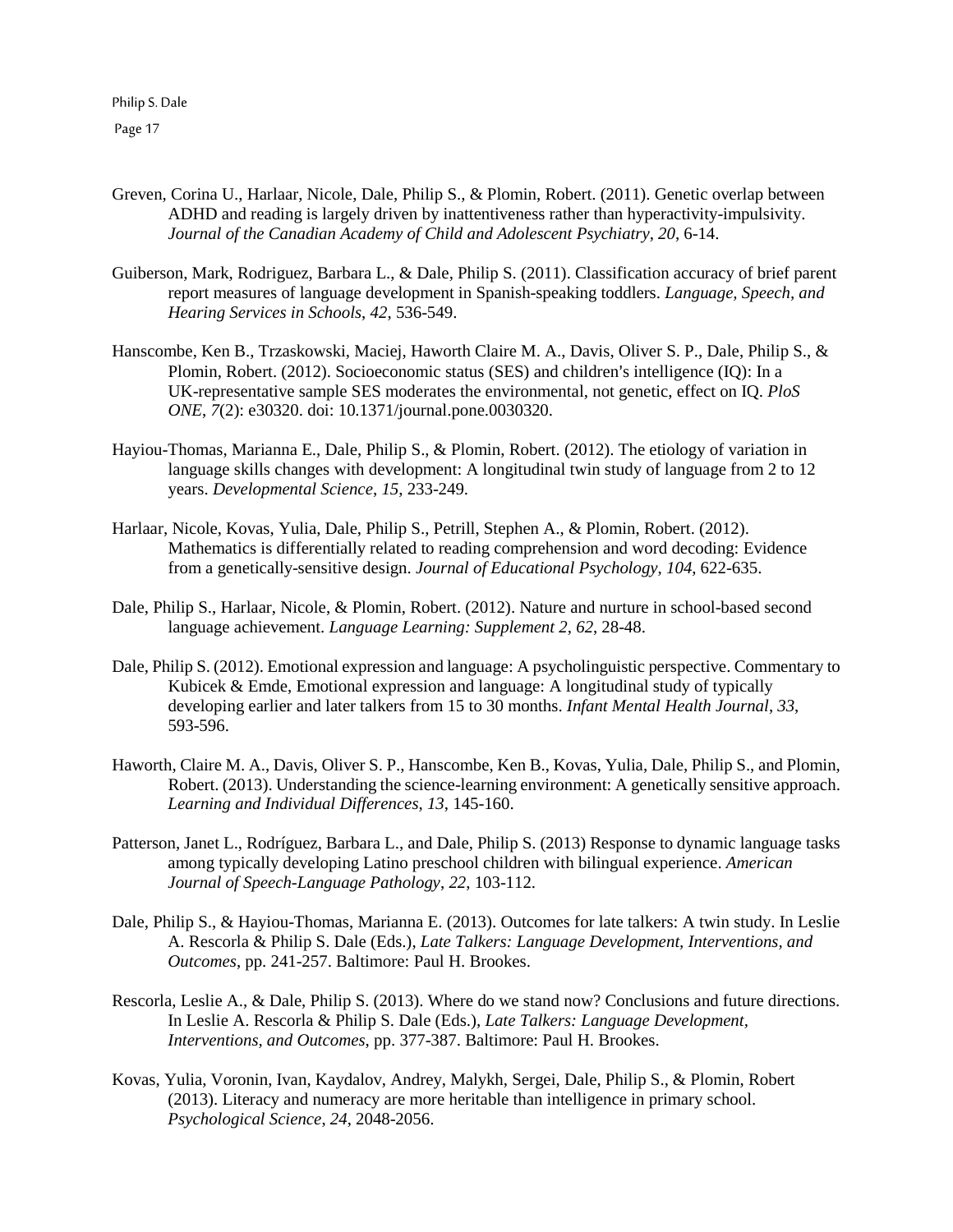- Dale, Philip S., & Hayden, Deborah A. (2013). Treating speech subsystems in Childhood Apraxia of Speech with tactual input: The PROMPT approach. *American Journal of Speech-Language Pathology*, *22*, 644-661.
- Trzaskowski, Maciej, Dale, Philip S., & Plomin, Robert. (2013). No genetic influence for childhood behavior problems from DNA analysis. *Journal of the American Academy of Child and Adolescent Psychiatry*, *52*, 1048-1056.
- Shakeshaft, Nicholas G., Trzaskowski, Maciek., McMillan, Andrew, Rimfeld, Kaili, Krapohl, Eva, Haworth, Claire M. A., Dale, Philip S., & Plomin, Robert. (2013). Strong genetic influence on a UK nationwide test of educational achievement at the end of compulsory education at age 16. *PLOS ONE*, *8*, 1-10.
- Trzaskowski, M., Harlaar, Nicole, Arden, Rosalind, Krapohl, Eva, Rimfeld, Kaili, McMillan, Andrew, Dale, Philip S., & Plomin, Robert. (2014). Genetic influence on family socioeconomic status and children's intelligence. *Intelligence*, 42, 83-88.
- Harlaar, Nicole, Meaburn, Emma L., Hayiou-Thomas, Marianna E., Wellcome Trust Case Control Consortium 2, Davis, Oliver S. P., Docherty, S., Hanscombe, Ken B., Haworth, Claire M. A., Price, Thomas S., Trzaskowski, Dale, Philip S., & Plomin, Robert. (2014). Genome-wide association study of receptive language ability of 12-year-olds. *Journal of Speech, Language, and Hearing Research*, *57*, 96-105.
- Harlaar, Nicole, Trzaskoski, Maciej, Dale, Philip S., & Plomin, Robert. (2014). Word reading fluency: Role of genome-wide SNPs in developmental stability and correlations with print exposure. *Child Development*, *85*, 1190-1205.
- Tosto, Maria G., Hanscombe, Ken B., Haworth, Claire M. A., Davis, Oliver S. P., Petrill, Stephen, Dale, Philip S., Malykh, Sergey, Plomin, Robert, & Kovas, Yulia (2014).Why do spatial abilities predict mathematical performance? *Developmental Science*, *17*, 462-470.
- Hayiou-Thomas, Marianna E., Dale, Philip S., & Plomin, Robert. (2014). Language impairment from 4 to 12 years: Prediction and etiology. *Journal of Speech, Language, and Hearing Research*, *57*, 850-861.
- Davis, Oliver S. P., Band, Gavin, Pirinen, Matti, Haworth, Claire, M. A., Meaburn, Emma L., Kovas, Yulia, Harlaar, Nicole, Docherty, Sophia J., Hanscombe, Ken B., Trzaskowski, Maciej, Curtis, Charles J. C., Strange, Amy, Freeman, Colin, Bellenguez, Celine, Su, Zhan, Pearson, Richard, Vukcevic, Damjan, Langford, Cordelia, Deloukas, Panos, Hunt, Sarah, Gray, Emma, Dronov, Serge, Potter, Simon C., Tashakkori-Ghanbaria, Avazeh, Edkins, Sarah, Bumpstead, Suzannah, J., Blackwell, Jenefer M., Bramon, Elvira, Brown, Matthew A., Cases, Juan P., Corvin, Aiden, Duncanson, Audrey, Jankowski, Janusz A. Z., Markus, Hugh S., Mathew, Christopher G., Palmer, Coliln N. A., Rautanen, Anna, Sawcer, Stephen J., Trembath, Richard C., Viswanathan, Ananth C., Wood, Nicholas W., Barroso, Inez, Peltonen, Leena, Dale, Philip S., Petrill, Stephen A., Schalkwyk, Leonard S., Craig, Iam W., Lewis, Cathryn M., Price, Thomas S., The Wellcome Trust Case Control Consortium 2, Donelly, Peter, Plomin, Robert, & Spencer, Chris C. A.. (2014). The correlation between reading and mathematics ability at age twelve has a substantial genetic component. *Nature Communications*, 5:4204.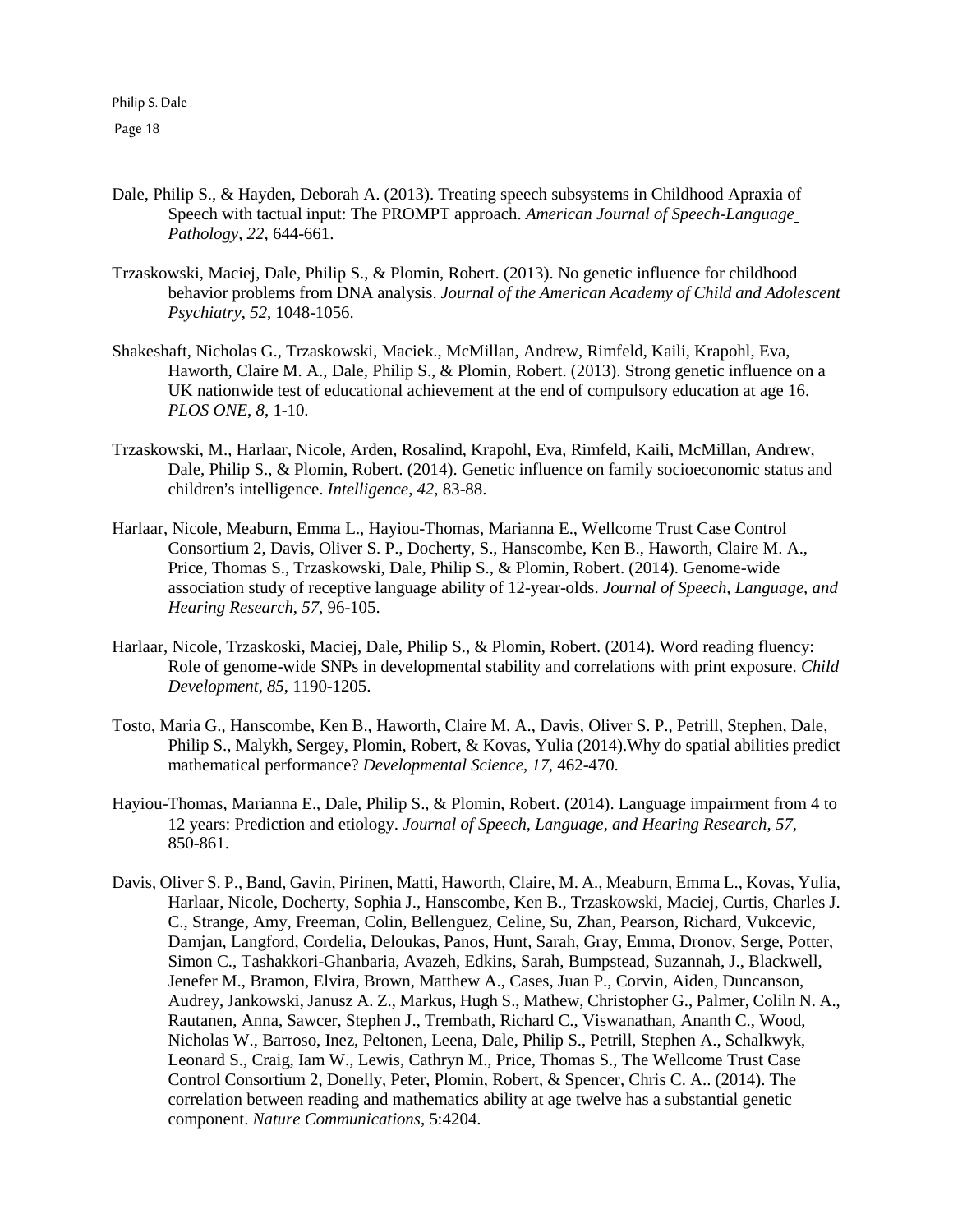- Dale, Philip S., McMillan, Andrew J., Hayiou-Thomas, Marianna E., & Plomin, Robert. (2014). Illusory recovery: Are recovered children with early language delay at continuing elevated risk? *American Journal of Speech-Language Pathology*, *23*, 437-447.
- Bleses, Dorthe, Højen, Anders, Dybdal, Line, Dale, Philip, Justice, Laura, Piasta, Shayne, Markussen-Brown, Justin, Clausen, Marit, Haghish, E. F., Aktürk Ari, Burcak, Kjær Andersen, Mette, & Vach, Werner. (2014). A randomized controlled trial of a large scale systematic and explicit language and literacy intervention in Danish daycares: The *SPELL* study. *British Journal of Education, Society & Behavioural Science, 4*, 1504-1524.
- St. Pourcain, Beate, Cents, Rolieke A. M., Whitehouse, Andrew JO, Haworth, Claire M. A., Davis, Oliver S. P., O'Reilly, Paul F., Roulstone, Susan, Wren, Yvonne, Ang, Qui W., Velders, Fleur P., Evans, David M., Kemp, John P., Warrington, Nicole M., Miller, Laura, Timpson, Nicholas J., Ring, Susan M., Verhulst, Frank C., Hofman, Albert, Rivadenaira, Fernando, Meaburn, Emma L., Price, Thomas S., Dale, Philip S., Pillas, Demtris, Yliherva, Anneli, Rodriguez, Alina, Golding, Jean, Jaddoe, Vincent W. V., Jarvelin, Marjo-Ritta, Plomin, Robert, Pennell, Craig E., Tiemeier, Henning, & Davey-Smith, George. (2014). Common variation near *ROBO2* is associated with expressive vocabulary in infancy. *Nature Communications,* 5:4831.
- Taylor, Mark J., Charman, Tony, Robinson, Elise B., Hayiou-Thomas, Marianne E., Happe, Francesca, Dale, Philip S., & Ronald, Angelica. (2014). Language and traits of autism spectrum conditions: Evidence of limited phenotypic and etiological overlap. *Neuropsychiatric Genetics*, *165B,* 587-595.
- Krapohl, Eva, Rimfeld, Kaili, Shakeshaft, Nicholas G., Trzaskowski, Maciej, McMillan, Andrew, Pingault, Jean-Baptiste, Asbury, Kathryn, Harlaar, Nicole, Kovas, Yulia, Dale, Philip S., & Plomin, Robert. (2014). The high heritability of educational achievement reflects many genetically influenced traits, not just intelligence. *Proceedings of the National Academy of Sciences*, *111*, 15273-15278.
- Mills, Paulette E., Beecher, Constance C., Dale, Philip S., Cole, Kevin N., & Jenkins, Joseph R. (2014). Language of children with disabilities to peers at play: Impact of ecology. *Journal of Early Intervention*, *36*, 111-130.
- Rimfeld, Kaili, Kovas, Yulia, Dale, Philip S., & Plomin, Robert. (2015). Pleiotropy across academic subjects at the end of compulsory education. *Scientific Reports*, **5**, 11713; doi: 10.1038/srep11713.
- Rimfeld, Kaili, Dale, Philip S., & Plomin, Robert. (2015). How specific is second language learning ability? A twin study exploring the contributions of first language achievement and intelligence to second language achievement. *Translational Psychiatry*, *5*.
- Dale, Philip S., Tosto, Maria Grazia, Hayiou-Thomas, Marianna E., & Plomin, Robert. (2015). Why does parental language input style predict child language development? A twin study of gene-environment correlation. *Journal of Communication Disorders*, *57*, 106-117.
- Krapohl, Eva, Euesden, Jack, Zabaneh, Delilah, Pingault, Jean-Baptiste, Rimfeld, Kaili, von Stumm, Sophie, Dale, Philip S., Breen, Gerome, O'Reilly, Paul F., & Plomin, Robert. (2016). Phenome-wide analysis of genome-wide polygenic scores. *Molecular Psychiatry*, *21*, 1-6.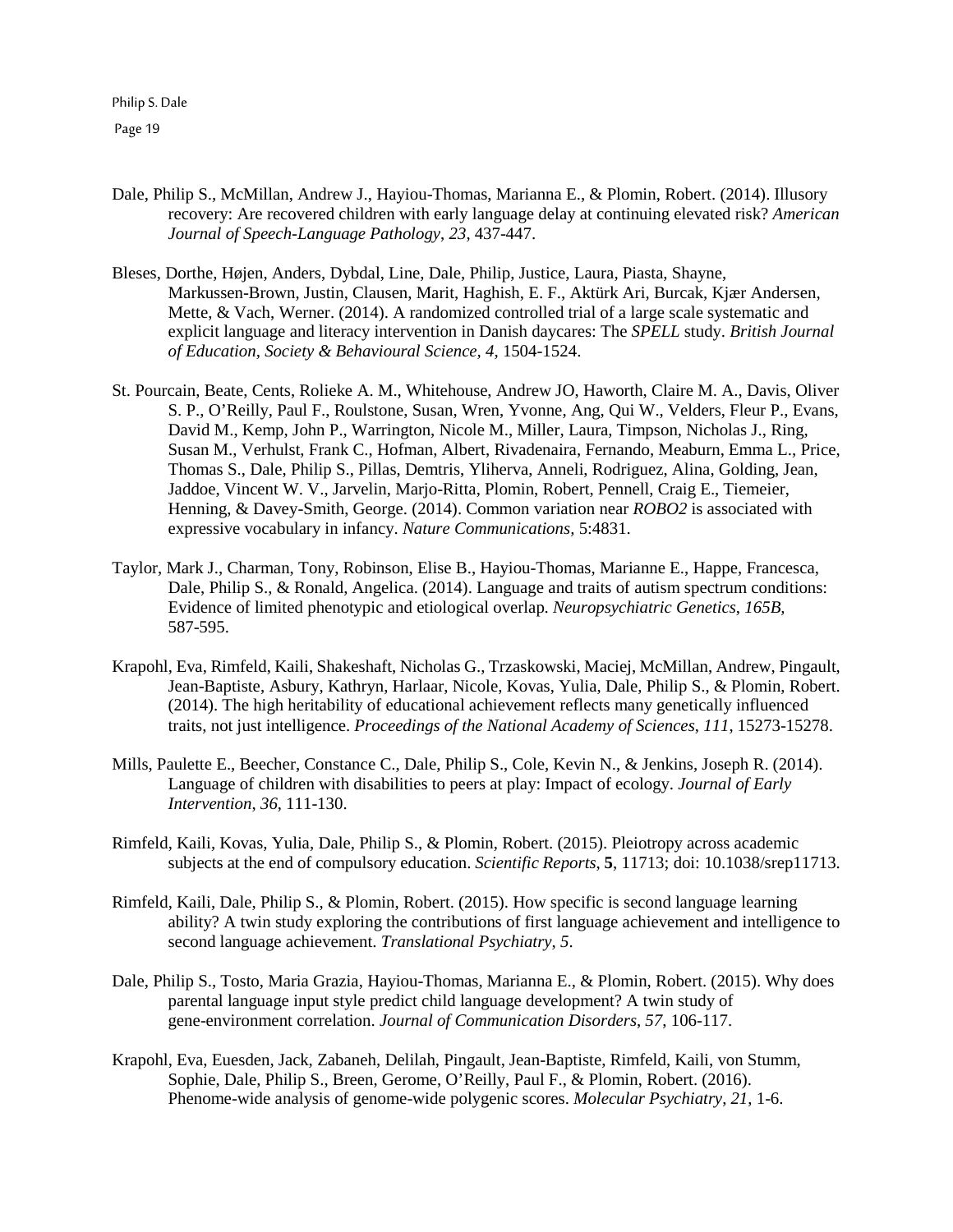- Lazenby, DeWayne, Sideridis, Georgios, Huntington, Noelle, Prante, Matthew, Dale, Philip, Curtin, Suzanne, Henkel, Lisa, Iverson, Jana, Carver, Leslie, Dobkins, Karen, Akshoomoff,, Natacha, Tagavi, Daina, Nelson III, Charles, & Tager-Flusberg, Helen. (2016). Language differences at 12 *Disorders*, *46*, 899-909.
- Makransky, Guido, Dale, Philip S., Havmose, Philip, & Bleses, Dorthe. (2016). An IRT-based, computerized adaptive testing version of the MacArthur Communicative Development Inventory: Words & Sentences (CDI:WS). *Journal of Speech, Language, and Hearing Sciences.* doi: 10.1044/2015\_JSLHR-L-15-0202
- Bleses, Dorthe, Makransky, Guido, Dale, Philip S., Højen, Anders, & Aktürk Ari, Burcak. (2016). Early productive vocabulary predicts academic achievement 10 years later. *Applied Psycholinguistics*. doi: 10.1017/S0142716416000060
- Rimfeld, Kaili, Kovas, Yulia, Dale, Philip S., & Plomin, Robert. (2016). True grit and genetics: Predicting academic achievement from personality. *Journal of Personality and Social Psychology: Personality Processes and Individual Differences.* doi: 10.1037/pspp0000089
- Selzam, S., Krapohl, E., von Stumm, S., O'Reilly, P. F., Rimfeld, K., Kovas, Y., Dale, P. S., Lee, J. J., & Plomin, R. (2016). Predicting educational achievement from DNA. *Molecular Psychiatry*, *22*, 267-272. doi:10.1038/mp.2016.107
- Rimfeld, Kaili, Ayorech, Ziada, Dale, Philip S., Kovas, Yulia, & Plomin, Robert. (2016). Genetics affects choice of academic subjects as well as achievement. *Scientific Reports*, 6:26373. doi: 10.1038/srep26373.
- Dale, Philip S., & Patterson, Janet L. (2016, online). Early identification of language delay (rev. ed.). *Encyclopedia on Early Childhood, http://www.child-encyclopedia.com/learning-disabilities/according-experts/early-identification-la nguage-delayevelopment*.
- Selzam, Saskia, Dale, Philip S., Wagner, Richard K., DeFries, John C., Cerderlof, Martin, O'Reilly, Paul F., Krapohl, Eva, & Plomin, Robert. (2017). Genome-wide polygenic scores predict reading performance throughout the school years. *Scientific Studies of Reading, 21,* 334-349*.*
- Rimfeld, Kaili, Shakeshaft, Nicholas G., Malanchini, Margherita, Rodic, Maja, Selzam, Saskia, Schofield, Kerry, Dale, Philip S., Kovas, Yulia, & Plomin, Robert. (2017). Phenotypic and genetic evidence for a unifactorial structure of spatial abilities. *Proceedings of the National Academy of Sciences*, *114*, 2777-2782.
- Malanchini, Margherita, Rimfeld, Kaili, Shakeshaft, Nicholas G., Rodic, Maja, Schofield, Kerry, Selzam, Saskia, Dale, Philip S., Petrill, Stephen A., & Plomin, Robert. (2017). The genetic and environmental etiology of spatial, mathematics and general anxiety. *Scientific Reports,* 7:42218. doi:10.1038/srep42218
- Tosto, Maria G., Hayiou-Thomas, Marianna E., Harlaar, Nicole, Prom-Wormsley, Elizabeth, Dale, Philip S., & Plomin, Robert. (2017). The genetic architecture of oral language, reading fluency, and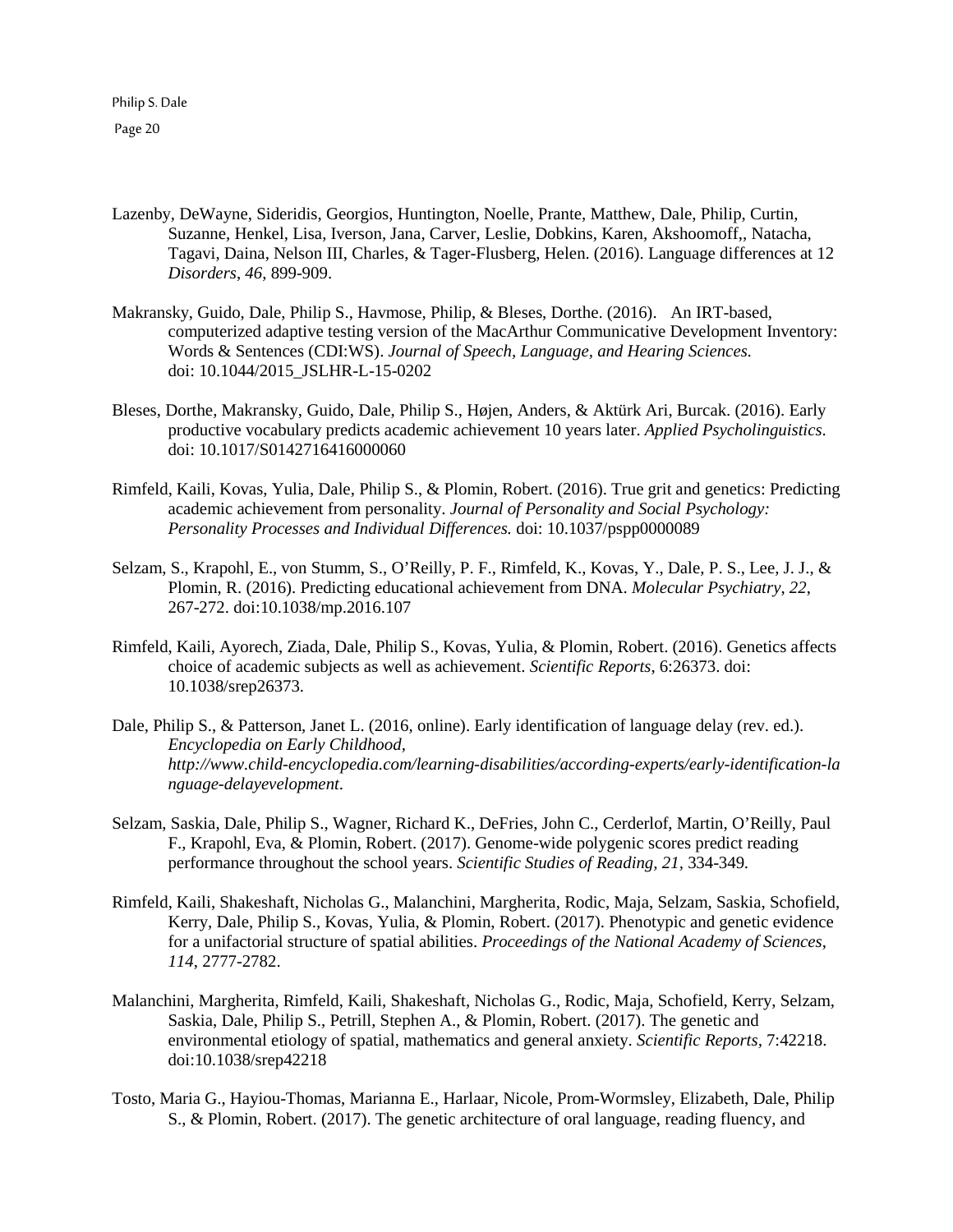Page 21

reading comprehension: A twin study from 7 to 16 years. *Developmental Psychology*, *53*, 1115-1129.

- Bleses, Dorthe, Højen, Anders, Justice, Laura, Dale, Philip S., Dybdal, Line, Piasta, Shayne B., Markussen-Brown, Justin, Clausen, Marit, & Haghish, E. F. (2017). The effectiveness of a large-scale early childhood language and pre-literacy intervention: The SPELL randomized controlled trial in Denmark. *Child Development*. doi: 10.1111/cdev.12859
- Krapohl, E., Paten, H., Newhouse, S., Curtis, C. J., von Stumm, S., Dale, P. S., Zabaneh, D., Breen, G., O'Reilly, P.F., & Plomin, R. (2017). Multipolygenic score (MPS) models predict 11% variation in educational achievement and 5% in general cognitive ability. *Molecular Psychiatry*, doi: 10.1038/mp.2017.163*.*
- Cheesman, Rosa, Selzam, Saskia, Ronald, Angelica, Dale, Philip S., McAdams, Tom, Eley, Thalia, & Plomin, Robert (2017). Childhood behavior problems show the greatest gap between DNA-based and twin heritability. *Translational Psychiatry*, 20177:1284*.*
- Marchman, Virginia A., & Dale, Philip S. (2018). Assessing receptive and expressive vocabulary in child language. In Annette M. B. de Groot & Peter Hagoort (Eds), *Research Methods in Psycholinguistics and the Neurobiology of Language: A Practical Guide* (pp. 40-67). Hoboken, NJ: Wiley.
- Kucirkova, Natalia, Dale, Philip S., & Sylva, Kathy. (2018). Parents reading with their 10-month-old babies: Key predictors for high-quality reading styles. *Early Child Development and Care, 188*, 195-207. doi: 10.1080/03004430.2016.1211117.
- Bleses, Dorthe, Højen, Anders, Dale, Philip S., Justice, Laura, Dybdal, Line, Piasta, Shayne, Markussen-Brown, Justin, Kjærbæk, Laila, & Haghish, E. G. (2018). Effective language and literacy instruction: Evaluating the importance of scripting and group size components. *Early Childhood Research Quarterly, 42,* 256-269.
- Dale, Philip S., Rice, Mabel L., Rimfeld, Kaili, & Hayiou-Thomas, Marianna E. (2018). Grammar clinical marker yields high heritability for language impairments in 16-year-old twins. *Journal of Speech, Language, and Hearing Sciences*, *18,* 66-78. doi:10.1044/2017\_JSLHR-L-16-0364.
- Smith-Woolley, Emily, Pingault, Jean-Baptiste, Selzam, Saskia, Rimfeld, Kaili, Krapohl, Eva, von Stumm, Sophie, Asbury, Kathryn, Dale, Philip S., Young, Toby, Allen, Rebecca, Leunig, Tim, Kovas, Yulia, & Plomin, Robert. (2018). Differences in exam performance between school types mirror genetic differences between them. *npj Science of Learning, 3:3*. doi:10.1038/s41539-018-0019-8.
- Rimfeld, Kaili, Krapohl, Eva, Trzaskowski, Maciej, Coleman, Jonathan R. I., Selzam, Saskia, Dale, Philip S., Esko, Tonu, Metspalu, Andres, & Plomin, Robert. (2018). Genetic influence on social outcomes during and after the Soviet era in Estonia. *Nature Human Behaviour*, 2, 269-275. doi: 10.1038/s41562-018-0332-5
- Bleses, Dorthe, Vach, Werner, & Dale, Philip S. (2018). Self-reported parental vocabulary input frequency for young children. *Journal of Child Language, 45*, 1073-1090. doi:10.1017/S0305000918000089.

Bleses, Dorthe, Jensen, Peter, Højen, Anders, & Dale, Philip S. (2018). An educator-administered measure